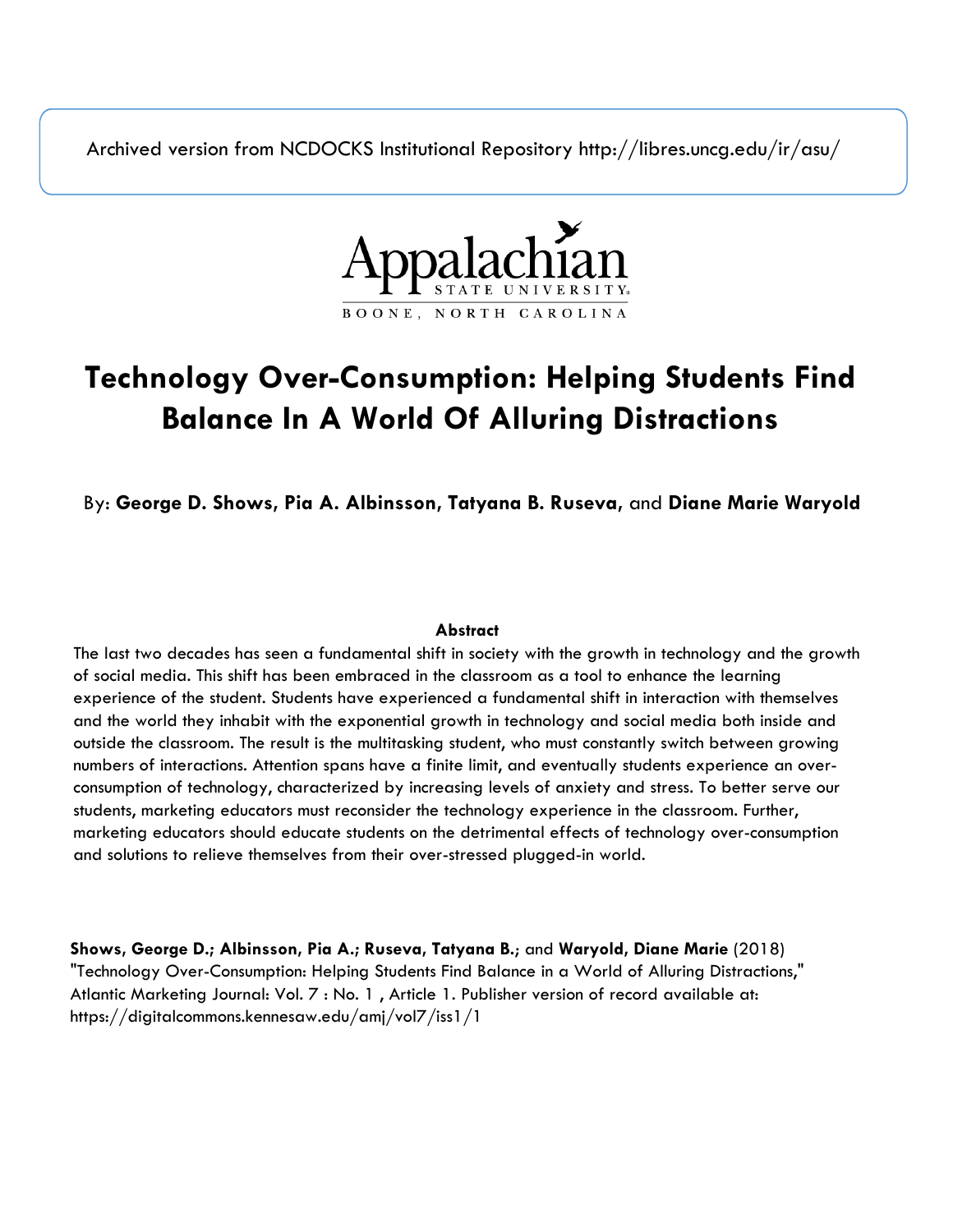## **[Atlantic Marketing Journal](https://digitalcommons.kennesaw.edu/amj?utm_source=digitalcommons.kennesaw.edu%2Famj%2Fvol7%2Fiss1%2F1&utm_medium=PDF&utm_campaign=PDFCoverPages)**

[Volume 7](https://digitalcommons.kennesaw.edu/amj/vol7?utm_source=digitalcommons.kennesaw.edu%2Famj%2Fvol7%2Fiss1%2F1&utm_medium=PDF&utm_campaign=PDFCoverPages) | [Number 1](https://digitalcommons.kennesaw.edu/amj/vol7/iss1?utm_source=digitalcommons.kennesaw.edu%2Famj%2Fvol7%2Fiss1%2F1&utm_medium=PDF&utm_campaign=PDFCoverPages) [Article 1](https://digitalcommons.kennesaw.edu/amj/vol7/iss1/1?utm_source=digitalcommons.kennesaw.edu%2Famj%2Fvol7%2Fiss1%2F1&utm_medium=PDF&utm_campaign=PDFCoverPages)

#### 2018

# Technology Over-Consumption: Helping Students Find Balance in a World of Alluring Distractions

George D. Shows *Appalachian State University*, showsgd@appstate.edu

Pia A. Albinsson *Appalachian State University*, albinssonpa@appstate.edu

Tatyana B. Ruseva *Appalachian State University*, rusevatb@appstate.edu

Diane Marie Waryold *Appalachian State University*, waryolddm@appstate.edu

Follow this and additional works at: [https://digitalcommons.kennesaw.edu/amj](https://digitalcommons.kennesaw.edu/amj?utm_source=digitalcommons.kennesaw.edu%2Famj%2Fvol7%2Fiss1%2F1&utm_medium=PDF&utm_campaign=PDFCoverPages) Part of the [Communication Commons](http://network.bepress.com/hgg/discipline/325?utm_source=digitalcommons.kennesaw.edu%2Famj%2Fvol7%2Fiss1%2F1&utm_medium=PDF&utm_campaign=PDFCoverPages), [Educational Methods Commons,](http://network.bepress.com/hgg/discipline/1227?utm_source=digitalcommons.kennesaw.edu%2Famj%2Fvol7%2Fiss1%2F1&utm_medium=PDF&utm_campaign=PDFCoverPages) and the [Marketing](http://network.bepress.com/hgg/discipline/638?utm_source=digitalcommons.kennesaw.edu%2Famj%2Fvol7%2Fiss1%2F1&utm_medium=PDF&utm_campaign=PDFCoverPages) [Commons](http://network.bepress.com/hgg/discipline/638?utm_source=digitalcommons.kennesaw.edu%2Famj%2Fvol7%2Fiss1%2F1&utm_medium=PDF&utm_campaign=PDFCoverPages)

#### Recommended Citation

Shows, George D.; Albinsson, Pia A.; Ruseva, Tatyana B.; and Waryold, Diane Marie (2018) "Technology Over-Consumption: Helping Students Find Balance in a World of Alluring Distractions," *Atlantic Marketing Journal*: Vol. 7 : No. 1 , Article 1. Available at: [https://digitalcommons.kennesaw.edu/amj/vol7/iss1/1](https://digitalcommons.kennesaw.edu/amj/vol7/iss1/1?utm_source=digitalcommons.kennesaw.edu%2Famj%2Fvol7%2Fiss1%2F1&utm_medium=PDF&utm_campaign=PDFCoverPages)

This Article is brought to you for free and open access by DigitalCommons@Kennesaw State University. It has been accepted for inclusion in Atlantic Marketing Journal by an authorized editor of DigitalCommons@Kennesaw State University. For more information, please contact [digitalcommons@kennesaw.edu.](mailto:digitalcommons@kennesaw.edu)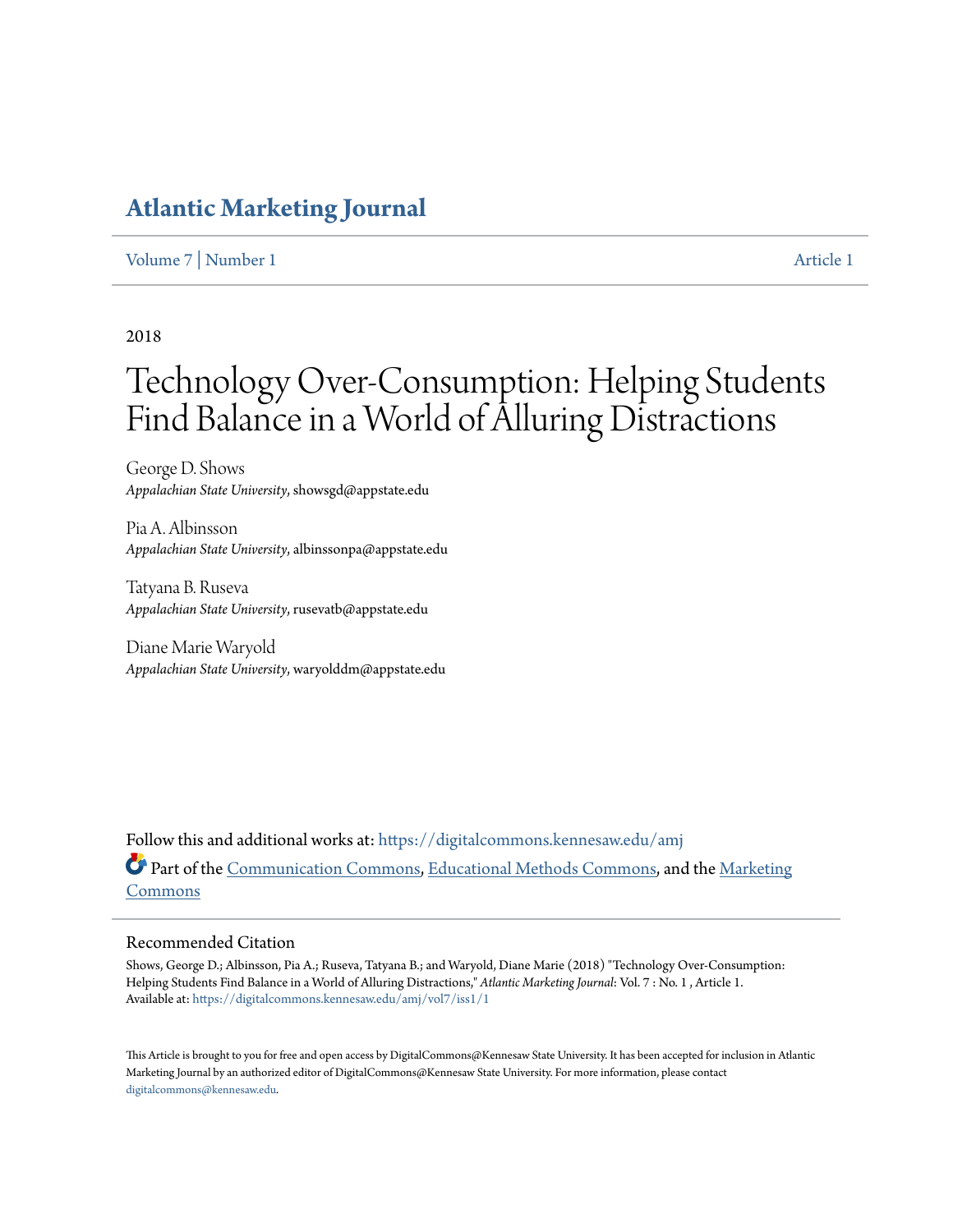# **Technology Over-Consumption: Helping Students Find Balance in a World of Alluring Distractions**

G. David Shows, Appalachian State University [showsgd@appstate.edu\\*](file://///ustor.appstate.edu/~/Documents/Documents/Research%20Papers/State%20Versus%20Local%20Welcome%20Centers/showsgd@appstate.edu)

## Pia A. Albinsson, Appalachian State University [albinssonpa@appstate.edu](file:///C:/Users/albinssonpa/Downloads/albinssonpa@appstate.edu)

## Tatyana B. Ruseva, Appalachian State University [rusevatb@appstate.edu](mailto:rusevatb@appstate.edu)

# Diane M. Waryold, Appalachian State University [waryolddm@appstate.edu](mailto:waryolddm@appstate.edu)

**Abstract –** The last two decades has seen a fundamental shift in society with the growth in technology and the growth of social media. This shift has been embraced in the classroom as a tool to enhance the learning experience of the student. Students have experienced a fundamental shift in interaction with themselves and the world they inhabit with the exponential growth in technology and social media both inside and outside the classroom. The result is the multitasking student, who must constantly switch between growing numbers of interactions. Attention spans have a finite limit, and eventually students experience an over-consumption of technology, characterized by increasing levels of anxiety and stress. To better serve our students, marketing educators must reconsider the technology experience in the classroom. Further, marketing educators should educate students on the detrimental effects of technology over-consumption and solutions to relieve themselves from their over-stressed plugged-in world.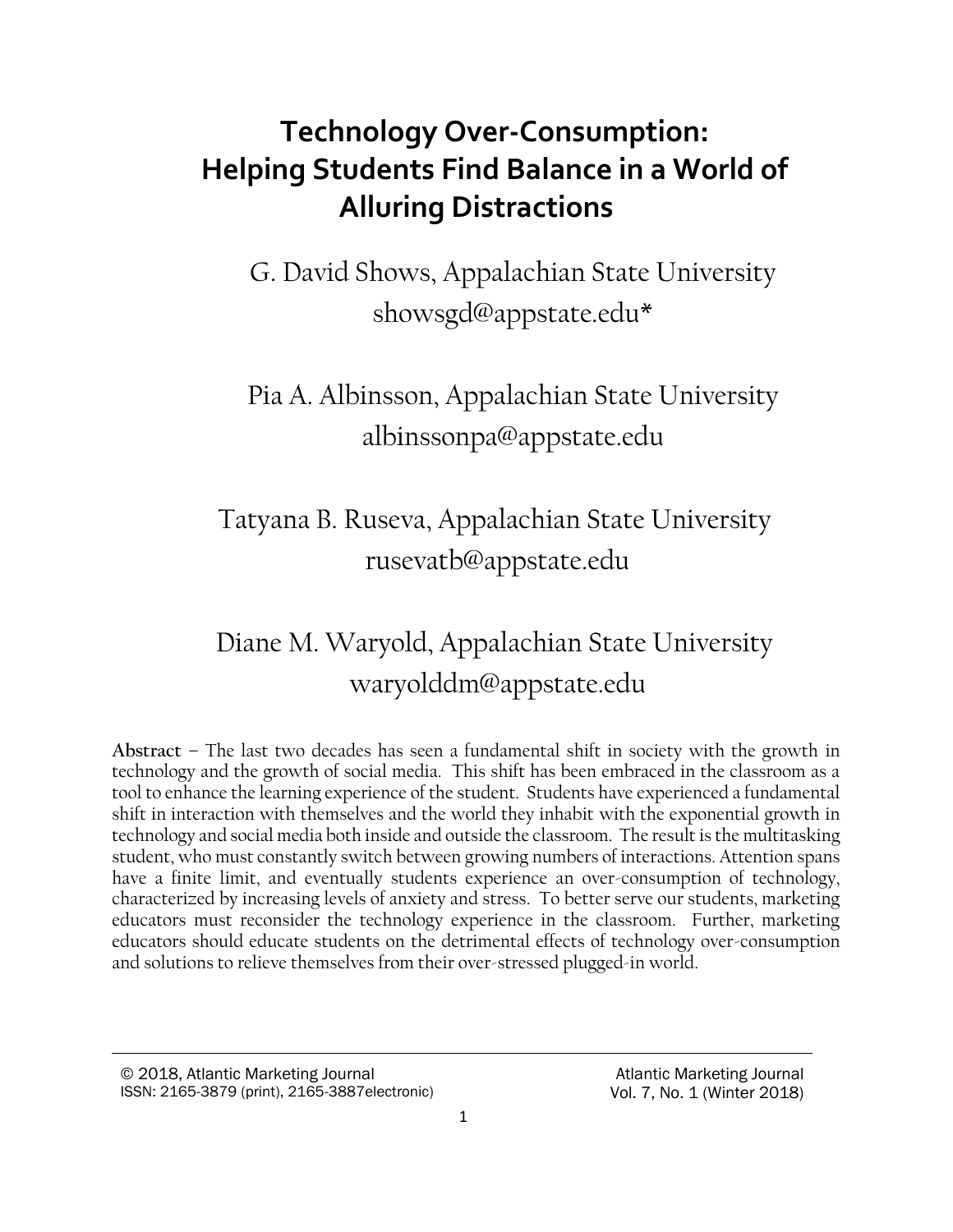**Keywords −** multitasking, restoration, Directed Attention Fatigue, pedagogy, Attention Restoration Theory

**Relevance to Marketing Educators, Researchers and/or Practitioners −** This paper is useful in encouraging educators to discuss student technology use and begin conversations on how to assist students in navigating their possible overconsumption of technology to allow for some unplugged time.

## Introduction

Perhaps the most dominant subject in marketing education today is the embrace of technology and social media. There is desire among both teachers and students to use a variety of digital technologies inside and outside the classroom (Buzzard et al., 2011). McCabe and Meuter (2011) note that when students see value in an electronic tool, faculty should more completely understand the tool and embed it in their courses. Understanding and effectively using modern technology is considered a marketing skill desired by employers (Veeck and Hoger, 2014). Although the marketing discipline has been defined as context driven (Sheth and Sisodia, 1999), the context in which marketing is taught has been changing dramatically.

The change in marketing education reflects changes in society. In North America 95% of adults between the ages of 18 and 33 report some form of online activity (Zickuhr, 2010), and 72 % of those ages 18 to 29 who use the Internet also use social network sites, such as Facebook (Lenhart et al, 2010). In marketing classes across the country, it is common to allow laptops and other electronic devices into the classroom and provide online content activity. Marketing education embraced classroom innovation because of the underlying assumption that information technology (IT) does have a positive impact (Hunt, Eagle and Kitchen, 2004). While technology and marketing education are linked (Atwong and Hustad, 1997), is IT the most sensible step for effective student learning? Do we, as educators, have an obligation to teach students about the impact that excessive technology consumption can have on their ability to focus, if such an impact exists?

The purpose of this study is to reconsider the integration of technology into the marketing classroom and its effects on student learning. We live in a plugged-in world, and our students live, work, and study while being bombarded by communications from friends, family, and the world around them. The pressure to respond to this constant stream of stimuli leads to multitasking behavior, which in turn leads to shortened attention spans, stress, and fatigue (Lee, Lin and Robertson, 2012). We propose a possible response to the problems associated with fatigue brought upon by split attention. We advance the idea that to better serve students, educators should discuss the advantages and disadvantages of technology consumption with students. Encouraging students to look at personal consumptive patterns and providing activities that allow students to "unplug" from their electronic devices, and to enjoy recreational activities, preferably in natural surroundings, ought to be integrated into the curriculum; an example would be a picnic experience in some natural setting for a department or school. We further contend that a better learning environment is one undistracted from laptops, phones, or other media devices. To support this contention, the authors, provide two experiments on the effects of being unplugged. The first involves a university sponsored event where students are encouraged to leave their devices at home and participate in outdoor leisure activities. The second involves using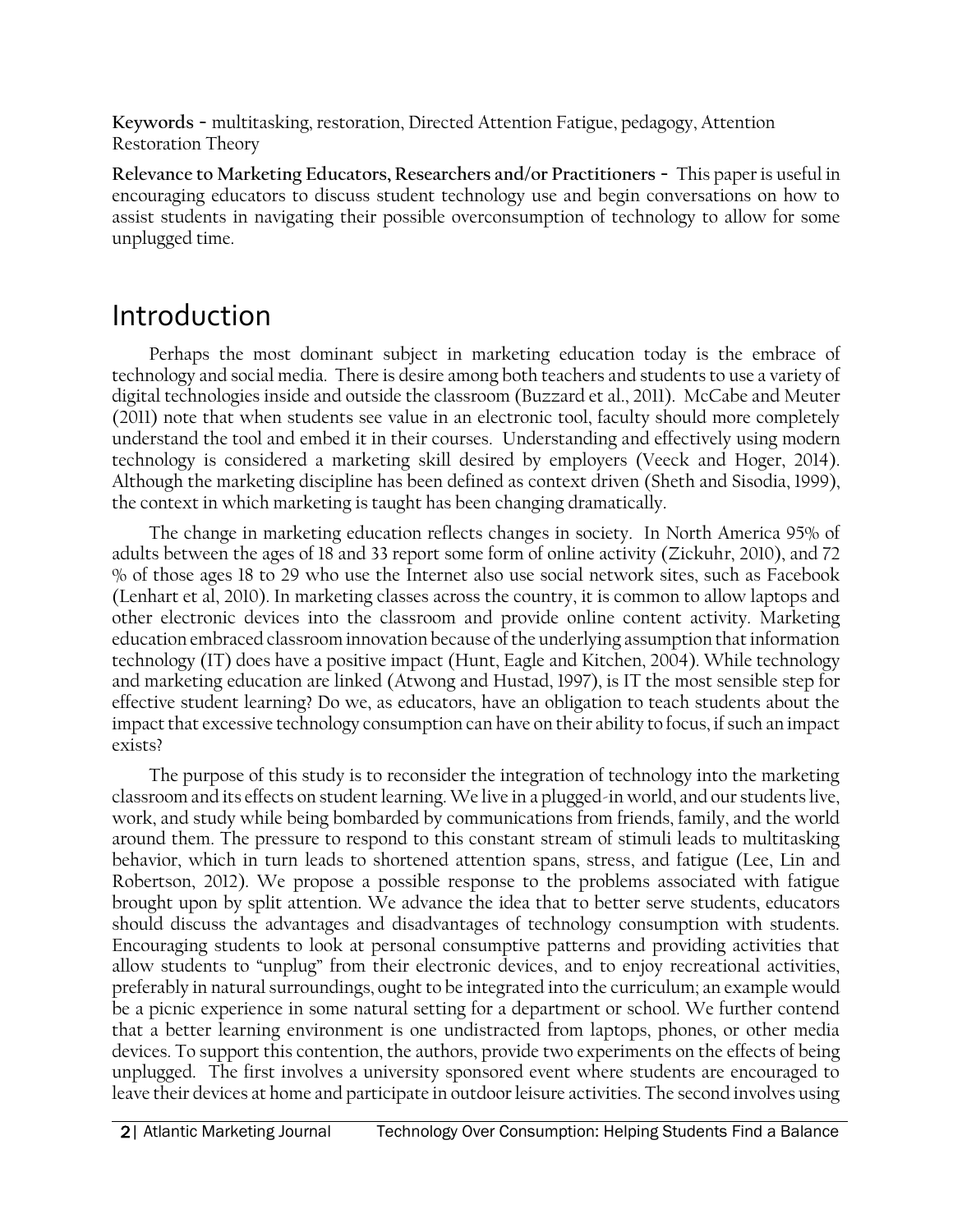a cognitive test of spatial and secondary memory in different environments in both a plugged and unplugged situation.

## Literature Review

Multitasking, or the running of multiple cognitive 'threads' requires both attention and inhibition, which can exacerbate attention and contribute to fatigue (De Young, 2010). According to the Theory of Directed Attention Fatigue (DAF), individuals who expend effort on concentration are subject to stress and fatigue, because cognitive focus is a limited resource (James 1892/2001). DAF is purported to instigate decrements in attention and reduce the ability to plan effectively (Korpela et al., 2001; Hartig et al., 2003).

Research on fragmented attention provides evidence that an individual's ability to engage in two or more tasks simultaneously is imperfect (Lang, 2000; Fisch, 2000). Multitasking is a misnomer. While we define multitasking as performing two or more cognitive tasks simultaneously, only one task can have the full concentration of the conscious mind at one time (Pashler, 2000). The process known as *inhibition* helps to allow the mind to switch from one task to another by directly limiting the secondary task's exposure. As the brain switches back and forth to determine which task to perform, a "bottleneck" occurs resulting in a loss of efficiency (Marois et al., 2005).

Multitasking in the classroom, while becoming commonplace, has resulted in less-than ideal impact on student learning. Fried (2008) found that use of laptops in class is negatively related to several measures of learning, including test scores. Test scores were also negatively affected by texting during class (Clayson and Haley, 2012; Ellis, Daniels, and Jauregui, 2010). Clayson and Haley (2012) report that 94% of students received a text during class and 86% texted while in class. About half (47%) of the students believed they can text and follow a lecture at the same time (Clayson and Haley, 2012). Burak (2012) found a correlation between multitasking in the classroom and lower GPA scores. Bowman et al. (2010) confirmed that a student group texting during a reading assignment took 59% longer to complete the task than a control group, even when the texting time was subtracted from the reading time. Sana, Weston, and Cepeda (2013) further established that classroom use of laptops not only lowered comprehensive test scores, but also lowered scores of students who were in view of a multi-tasking peer. Thus, laptops lowered scores for both students who used them and students who were in view of them.

Further, researchers have found a positive relationship between the daily amount of time students spent on computers and their levels of stress (Mark, Wang, and Niiya, 2014). Evidence links stress and learning to the amount of multitasking performed by students. The stress is correlated with the amount of "cognitive load" that a student allows themselves during their work. Multitasking also creates cognitive loads that burden students' working memory and learning (Lee, Lin and Robertson, 2012). While listening to music is considered a "low cognitive load", combining tasks leads students to reach their attentional resource limit, and once that threshold is exceeded, stress is likely to occur. The current generation of traditional age college students is what Levine and Dean (2012) refer to as "digital natives." This generation has grown up with technology and digital media. College students are interacting with a constant stream of stimuli from the Internet and mobile devices. This barrage of information challenges one's ability to focus and learn. Giedd (2012) notes that the brain, and in particular, the pre-frontal cortex in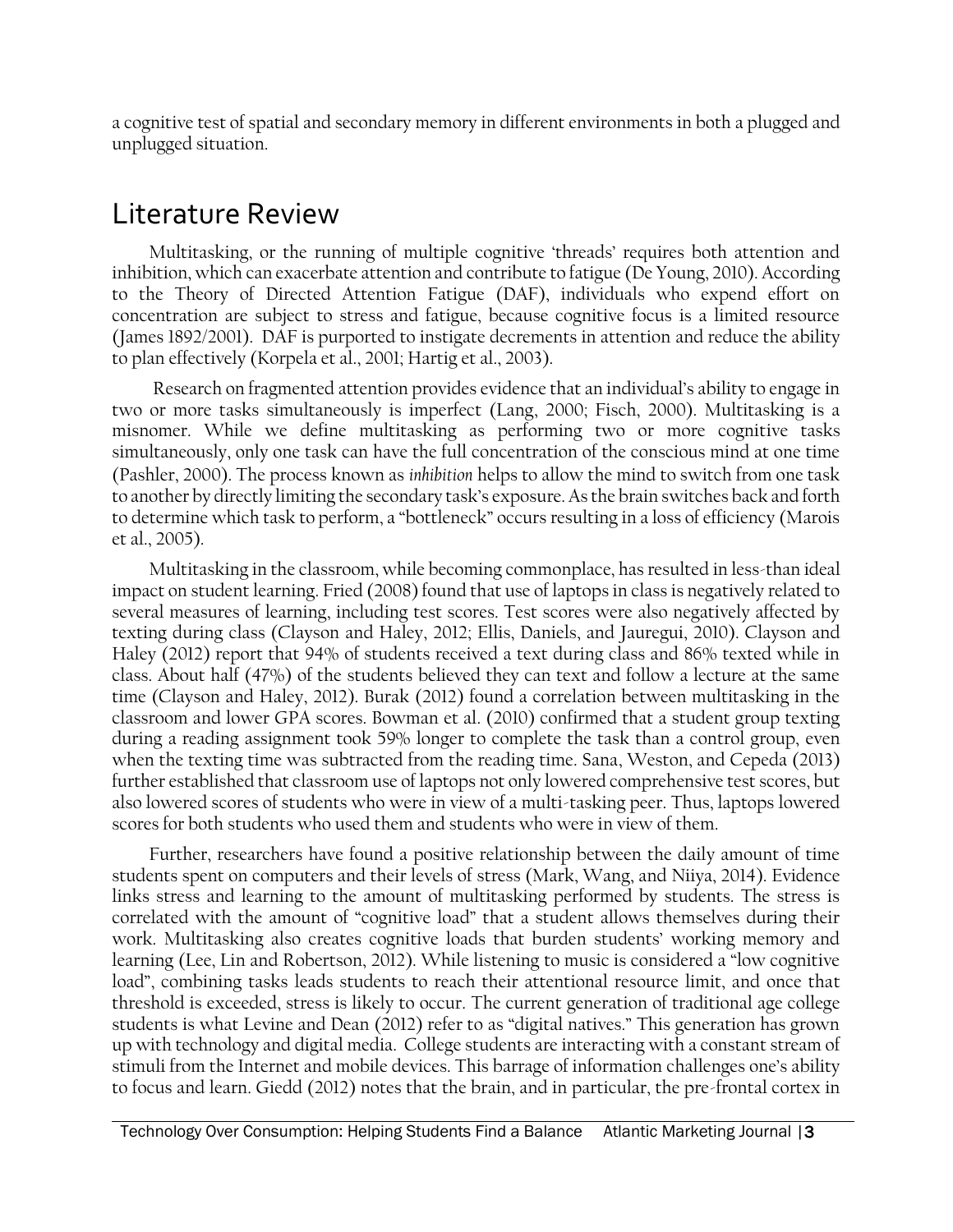young adults is still developing. The highly plastic nature of brain development in college students may create some challenges for those students who live hyper connected lives.

Giedd (2012) notes that developing brains leave more room for forming habituated behaviors, such as an addiction to technology. Furthermore, college students place importance on their sense of connectedness to others. Although students are more virtually connected, they can experience feelings of isolation from the lack of face-to face interactions (Levine and Dean, 2012). Changes in communication patterns and predominantly cyber-world peer relationships have the potential to erode interpersonal skills and delay developmental growth.

 The 2014 National College Health Assessment – a study of over 120,000 students from across the United States – found that internet use/computer games were an impediment to student learning for 11.6% of respondents. Furthermore, 30.3% of student respondents attributed poor academic performance to stress, while 21.8% identified anxiety as the culprit. Adams and Kisler (2013) explored the relationship between use of technology, sleep quality, and anxiety. Their results show that 47% of students reported night-time waking to answer text messages and 40% to answer phone calls. Since poor sleep quality is symptomatic of anxiety, perhaps the increase in psychological issues in students noted above can be due in part to technology consumption.

Despite these issues with unstructured use of technology in the classroom (Fried, 2008; Hembrooke and Gay, 2003; Sana, Weston, and Cepeda, 2013; Mark, Wang, and Niiya, 2014), faculties remain at a loss as to how to approach this issue. Technology is clearly here to stay. As digital natives, students are accustomed to communicating with others in a virtual world in which they have grown to know hyper connectivity as the norm.

Researchers have begun to study students' self-awareness of their media use and habits. Moeller, Powers, and Roberts' (2012) examined students' experiences of being without media for 24 hours, as part of a larger global study 'The World Unplugged.' Their findings show that some students feel depressed, lonely and lost when being disconnected from their media devices. Others realized that their usual multitasking may not be that beneficial to perform quality tasks after all, and that there were some benefits of being media-free. Some students stated that they felt more 'a sense of liberation, a feeling of peace and contentment, better communication with closer friends and family, and more time to do things they had been neglecting' (Moeller, Powers, and Roberts, 2012:p.49).

## Attention Restoration

Attention Restoration Theory (ART) proposes to overcome fatigue by exposing the student to environments that are restorative in nature (Kaplan and Kaplan, 1989; Kaplan, 1995). According to ART, restorative settings promote recovery from mental fatigue through four mechanisms, two of which are escape and fascination (Kaplan, 1995). *Escape* is the distancing of one's self from the activities that produce the fatigue. Escape in a restorative experience is having a psychological distance from an individual's usual routines (Korpela et al., 2001). Hirschman (1983) discussed the value of escapism in helping people avoid unhappy events or get away from their anxieties. *Fascination* is an involuntary attention, which requires no effort or the inhibition of competing stimuli and environments. The conditions for fascination are that the environment be interesting, simple, direct, and effortlessly understood.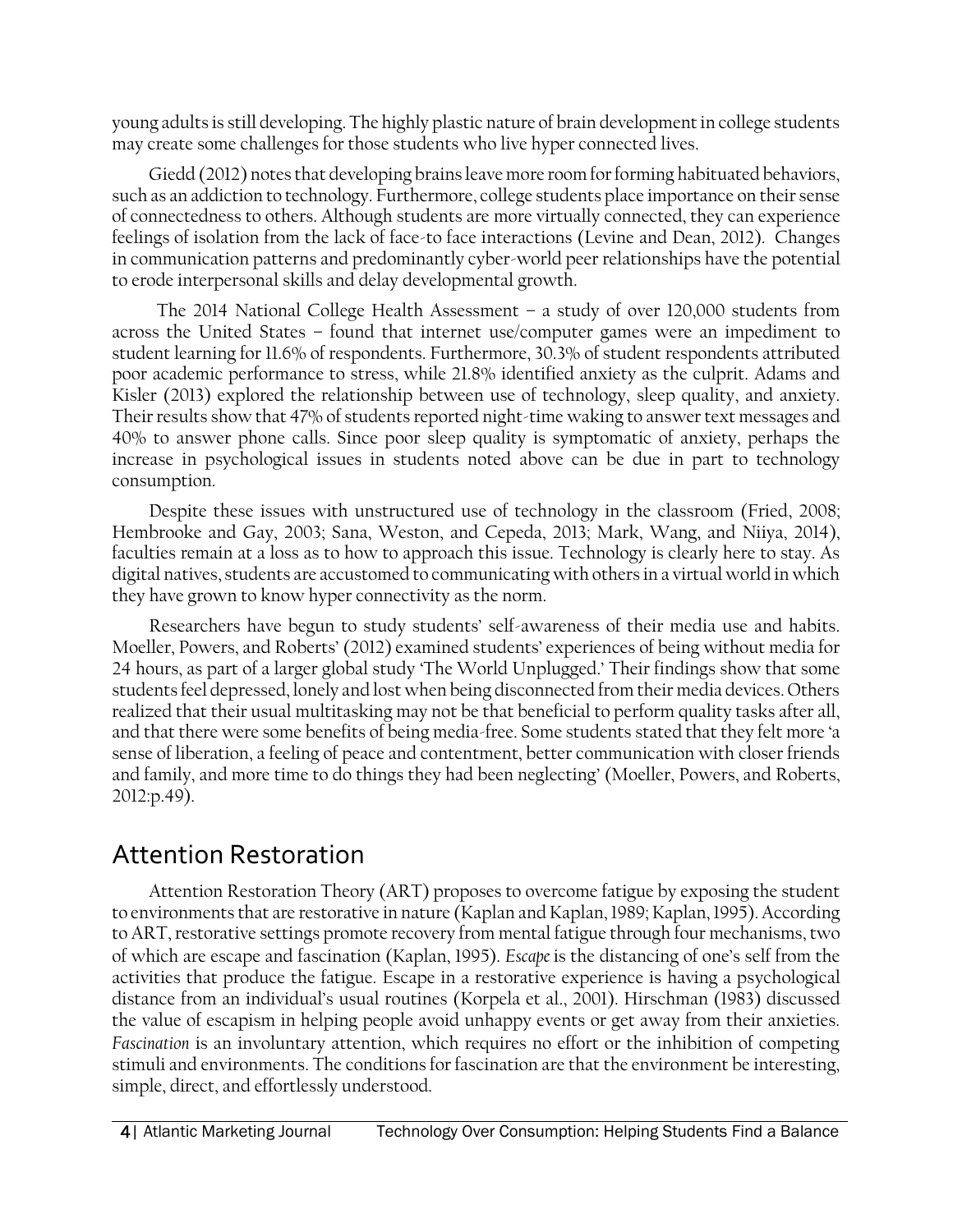Fascination brings about an increase in cognitive effectiveness, reduction in stress, and a greater relaxation. Fascination will increase arousal by opening up avenues of stimulation and activity in the situation, pleasure by increasing the degree in which an individual feels good, as well as stress and anxiety alleviation. While these qualities have been found in built environments such as third places (Rosenbaum, 2010), their greater effect is posited to be in outdoor settings such as forests, parks, and lakes. Mehrabian and Russell (1974) describe *approach/avoidance*  behaviors as those activities that are the result of the mediating variables of affect, including physical approach, exploration, social affiliation, performance, positive evaluation, and others. Approach behavior, or *attractiveness*, is the resultant of positive affect, such as pleasurable surroundings creating the desire to investigate the environment further. Avoidance behavior, or *aversiveness*, on the other hand, is the result of negative affect, such as loud sounds or undesirable distractions (Shows, 2013). Both natural and artificial environments can promote attractiveness or averseness, and depending on a subject's evaluation, can induce motivational behaviors.

# Method

### Study 1

From the above literature review, it is proposed that stress-reducing restorative environments that reduce our 'plugged-in' existence is not only therapeutic but desirable. They are likely to induce approach behaviors and to encourage subjects to return and repeat the experience. This study contends that students who are removed from their current 'plugged-in' existence and normal locations, and given activities separate from their daily schedule will experience escape and fascination, the precursors of a restorative experience. The restorative qualities of such experiences are greater when the subjects are 'unplugged' from technology. Along with the increase in fascination and escape, an increase in approach/avoidance behavior is expected, a higher attractiveness to unplugged environments and experiences than their routine existence.

**H1:** An unplugged experience has greater escape than a routine experience.

**H2:** An unplugged experience has greater fascination than a routine experience.

**H3**: An unplugged experience has greater approach/avoidance than a routine experience.

### Study 2

The Unplugged study considered the effects of unplugging outside and enjoying a restorative experience. However, in the classroom the effects of unplugging have only been studied insofar as testing for knowledge after performing multitasking tasks. While significant, it would be helpful to measure the cognitive processing capacity of students in both a multitasking and unplugged situation. Study 2 examines multitasking as an inhibiting factor when students are required to process cognitively.

While study 1 examines unplugging activities and the resulting increase in restoration, study 2 focuses on multitasking under different environments (a classroom vs. a room with a natural setting) and under different technology exposure (unplugged/ plugged frame). Given these two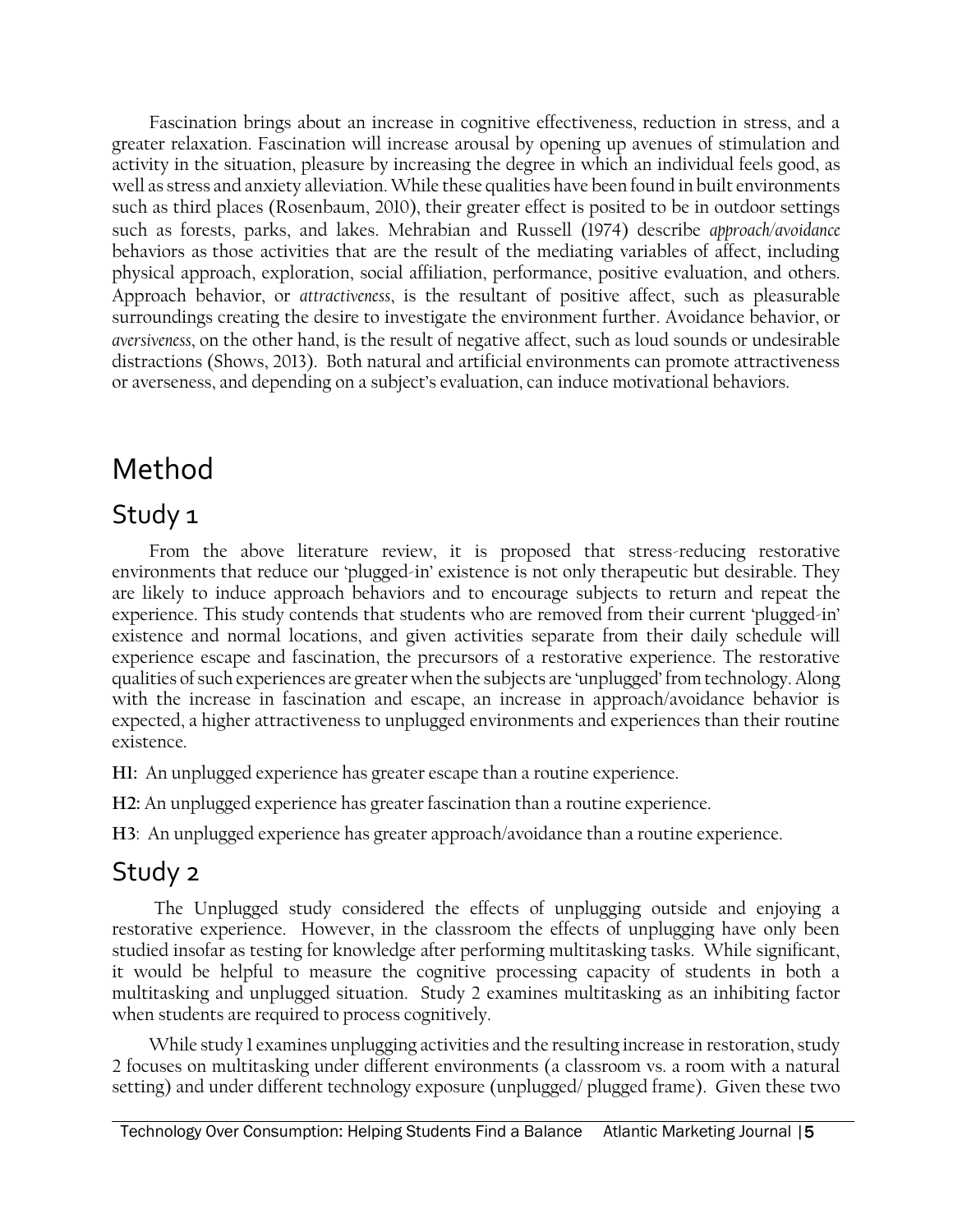environments we should expect some differences in both the multitasking/unplugged frame, and the classroom/natural setting.

**H4:** Subjects engaged in multitasking behaviors will have lower Corsi-block scores than those in those engaged in unplugged behaviors.

**H5:** Subjects taking the Corsi-block test in the natural setting will have higher scores than those in the classroom setting.

## Procedure Study 1

We conducted two Unplugged events at a Southeastern university in the United States during spring semesters 2012 and 2013 (referred to as Year One and Two below). Study 1 focused on activities around campus both active and passive, with the one requirement that all electronic devices were turned off during participation in the events. The events were promoted on flyers and tabletops around campus and the local community, TV monitors in the student union, through faculty involved in the event, and through student clubs who participated in the event.

Year One activities consisted of orienteering, juggling, field games, group fitness class, dress (School mascot) relay, Yoga, Hiking, climbing outdoor real rocks (learn the basics), henna tattooing. Year Two activities consisted of a Bird walk, Leave No Trace workshop (enjoy the outdoors responsibly), slacklining, four different hikes in the area, garden prepping, biology greenhouse tours, silly stuff and games, outdoor climbing wall, Yoga, Disk Golf, Lawn and board games, Hammocking (relaxing), Zumba, and an Acapella singing performance. Students filled out a questionnaire after completing one or several activities and were asked to reflect on their experiences (while still being at the event). The paper survey took about ten minutes to complete and students used pens/ pencils in the outdoor environment. As an incentive to take the survey, students were entered into a raffle to win various prizes.

In Year One, 50 surveys were collected for the study of which 39 were kept for analysis, 11 were deemed unfit to include in the sample as they were incomplete. The unplugged group included 15 males and 24 females, of which 32 were between the ages of 18-24, 3 between 25-30, 3 between 31-34, and 1 between the ages of 35-40. A control group took the same questionnaire based upon their regular activities during the same time the *Unplugged* event was being held. Of the 92 surveys collected for the control group, 88 were deemed fit for analysis: 87 were between the ages of 18-24 and one between the ages of 25-30.

### Operationalization of Escape, Fascination, and Approach/Avoidance

Using the 29-item Perceived Restorative Scale by Hartig, Kaiser, and Bowler (1997) a fiveitem Escape scale and an eight-item Fascination scale were extracted (see Appendix). The restoration scale includes the dimensions of Extant, the 'depth' of a restorative environment, and Compatibility, the extent to which the restorative environment is similar to the subject's regular environment. Fascination and Escape are recognized for their significance in relief of stress and are more pertinent to this study; thus extant and compatibility were collected but not reported. The items used a 7-point Likert scale anchored by strongly agree/ disagree. Summated scales were created for both Escape and Fascination. We adapted Donovan and Rossiter's (1982) 8-item approach/ avoidance scale from a shopping context to our outdoor context to measure the valence (i.e., the attractiveness or averseness) of the event (see Appendix). These items were also a 7-point Likert scale anchored by strongly agree/ disagree. To control for students' technology usage and that the students were unplugged during the event, we asked questions on the time spent at the

6| Atlantic Marketing Journal Technology Over Consumption: Helping Students Find a Balance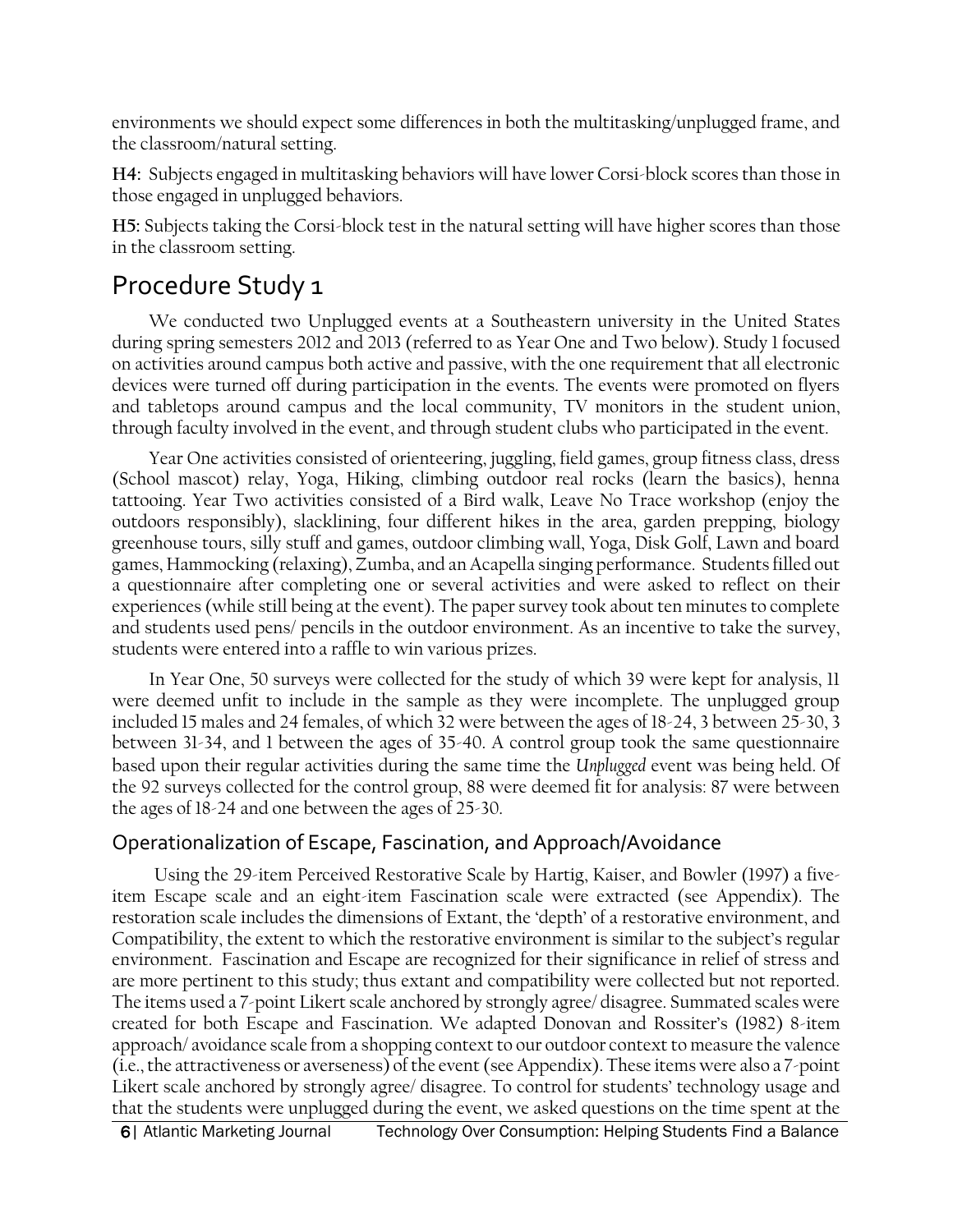event and if they had used any electronic gadgets during this time. We also collected demographic information such as gender, age, major, college, ethnicity and family income.

The unplugged participants and the non-participants were tested using a means comparison and the significance was tested using univariate analysis. The control group was asked about their activities during the study time and their responses were separated as outdoor activities or indoor activities. Response to this question was voluntary. Where the control subject response included both inside and outside activities, the response was omitted. Means comparison was performed by creating summated scales for fascination, escape and approach/ avoidance. Summated scales were chosen over factor scores because of its generalizability and the difficulty of replicating factor scores across studies (Hair et al., 2010). Negatively worded question scores were reversed to more accurately reflect scale effect. The unplugged participants and the non-participants were tested using univariate analysis. Further, the control group was separated between those who reported outdoor activities and those reporting indoor activities. Each one of these groups were tested to determine if general outdoor activities in the control group were significantly different in escape, fascination and valence than an outdoor event where unplugging was required.

The second year, we repeated the event and data collection, 115 surveys were collected at the Unplugged event, with 10 removed due to incompleteness, leaving 105 acceptable survey responses. The unplugged group included 42 males and 63 females, of which 98 were between the ages of 18-24, 5 between 25-30, 1 between 31-34, and 1 over the age of 60. There were 102 nonparticipants who were used as a control group, with 13 removed leaving 89 surveys used. The control group included 42 males and 47 females, of which 86 were between the ages of 18-24, 2 between the ages of 25-30, and one between the ages of 35 and 50. technology to allow for some unplugged time.

## Results Study 1

A reliability analysis was performed on the constructs of fascination, escape and approach/avoidance for years one and two (see Table 1). The Cronbach's *alpha* coefficients for Approach/Avoidance (.841), Escape (.919) and Fascination (.941) were all in the acceptable range of scale reliability of .70 or greater (Hair et al., 2010). For year two, the Cronbach's *alpha* for Approach/Avoidance (.917), Escape (.934) and Fascination (.928) were also well within the acceptable measure of construct reliability. Item testing for each scale revealed only a few items that would improve reliability if deleted, and then only marginally. For year one Approach/Avoidance, items AA4 (.845) and AA7 (846) improved the overall Cronbach's *alpha* (.841) marginally if deleted.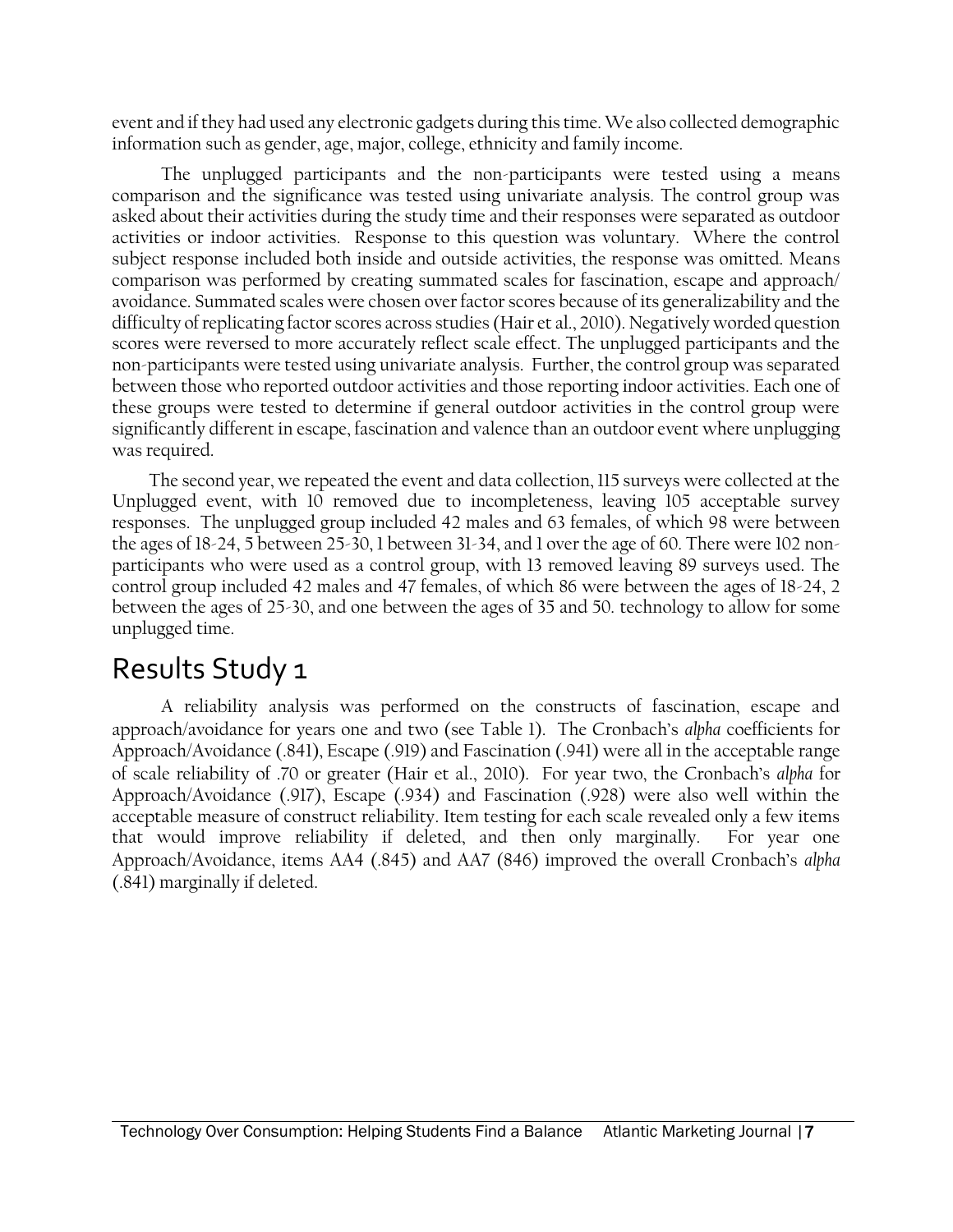#### **Table 1**

Reliability Analysis

#### AA Cronbach Alpha = .841 Corrected Item-Total Correlation Cronbach's Alpha if Item Deleted AA Cronbach Alpha = .917 Corrected Item-Total Correlation Cronbach's Alpha if Item Deleted AA1 .766 .800 .800 .793 .901 AA2 .598 .818 .818 .775 .902 AA3 .609 .609 .817 .746 .905 AA4 .387 .387 .845 .681 .910 AA5 .543 .825 .720 .907 AA6 .780 .798 .815 .901 AA7 .373 .846 .665 .911 AA8 .590 .820 .655 .913 Escape Cronbach Alpha = .919 Escape Cronbach Alpha = .934 E1 0.819 0.896 0.843 0.916 E2 0.779 0.904 0.840 0.917 E3 0.855 0.888 0.878 0.909 E4 0.697 0.921 0.778 0.929 E5 0.815 0.897 0.795 0.925 Fascination Cronbach Alpha = .941 Fascination Cronbach Alpha = .928 F1 0.830 0.930 0.930 0.853 0.911 F2 0.804 0.932 0.788 0.916 F3 0.803 0.932 0.774 0.917 F4 0.855 0.928 0.850 0.911 F5 0.739 0.936 0.788 0.916 F6 0.726 0.937 0.584 0.931 F7 0.834 0.930 0.854 0.911 F8 0.717 0.937 0.563 0.934

**Year 1 Item-Total Statistics Year 2 Item-Total Statistics**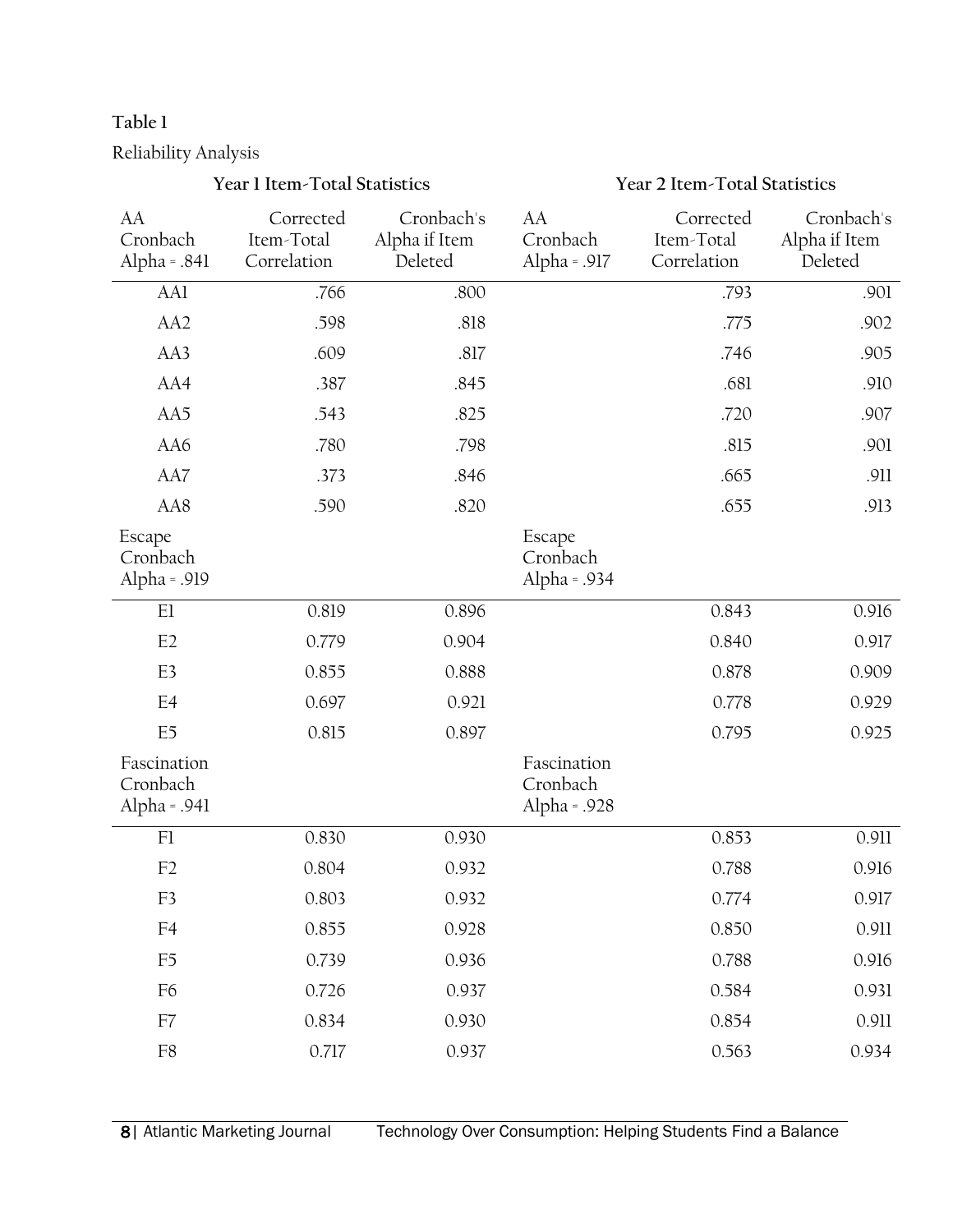For year one Escape, deletion of E4 (.921) slightly improved the overall Cronbach's *alpha* (.919). For year two Fascination Cronbach's *alpha* (.928) would be improved if F8 (.934) were deleted. All of these items were left in the overall construct because: 1) they improved only minimally the reliability measures, 2) all alpha coefficients were above the minimum threshold for reliability (.70), and 3) the larger number of acceptable items in the scale provided greater explanation of the overall construct.

The univariate analysis yielded interesting results. Escape in year one had a greater effect in the Unplugged event than in the overall control group (mean 27.46 vs. 23.25) as well as fascination (mean 41.00 vs. 33.61) and approach/avoidance (mean 44.77 vs. 41.45) (Table 2a). The univariate test confirms the difference between the Unplugged participants and the non-participants to be significant for escape ( $F = 9.492$ , p=.003) as well as fascination ( $F = 12.312$ , p=.001) and approach/avoidance (F=8.742, p=.004).

#### Table 2a

Descriptive Statistics and Between-Subjects Effects

|                                   | Year 1                    |        |    |                                            |      |                                |      |
|-----------------------------------|---------------------------|--------|----|--------------------------------------------|------|--------------------------------|------|
|                                   | Descriptive<br>Statistics |        |    | Test of<br>Between-<br>Subjects<br>Effects |      | T-Test<br>Equality of<br>Means |      |
|                                   | Std.                      |        |    |                                            |      |                                |      |
|                                   | Mean                      | Dev.   | N  | $\mathbf{F}$                               | Sig. | T                              | Sig. |
| Summated Scale Escape             |                           |        |    |                                            |      |                                |      |
| <b>Unplugged Participants</b>     | 27.46                     | 6.517  | 39 |                                            |      |                                |      |
| Non-Participants                  | 23.25                     | 7.349  | 88 | 9.492                                      | .003 | 3.369                          | .001 |
| Involved w/Outdoor Activities     | 28.74                     | 4.541  | 39 | 0.709                                      | .403 | $-0.808$                       | .410 |
| Involved w/Indoor Activities      | 20.91                     | 6.960  | 47 | 25.930                                     | .000 | 5.319                          | .000 |
| Summated Scale Fascination        |                           |        |    |                                            |      |                                |      |
| <b>Unplugged Participants</b>     | 41.00                     | 8.802  | 39 |                                            |      |                                |      |
| Non-Participants                  | 33.61                     | 11.757 | 88 | 12.312                                     | .001 | 3.764                          | .000 |
| Involved w/Outdoor Activities     | 43.24                     | 9.379  | 39 | 0.746                                      | .391 | $-1.111$                       | .270 |
| Involved w/Indoor Activities      | 28.86                     | 9.241  | 47 | 46.484                                     | .000 | 6.762                          | .000 |
| Summated Scale Approach/Avoidance |                           |        |    |                                            |      |                                |      |
| <b>Unplugged Participants</b>     | 44.77                     | 6.776  | 39 |                                            |      |                                |      |
|                                   |                           |        |    |                                            |      |                                |      |
| Non-Participants                  | 41.45                     | 8.680  | 88 | 8.742                                      | .004 | 3.493                          | .001 |
| Involved w/Outdoor Activities     | 45.39                     | 7.263  | 39 | 0.130                                      | .720 | $-0.276$                       | .786 |
| Involved w/Indoor Activities      | 37.34                     | 7.865  | 47 | 24.530                                     | .000 | 5.227                          | .000 |
|                                   |                           |        |    |                                            |      |                                |      |

Technology Over Consumption: Helping Students Find a Balance Atlantic Marketing Journal |9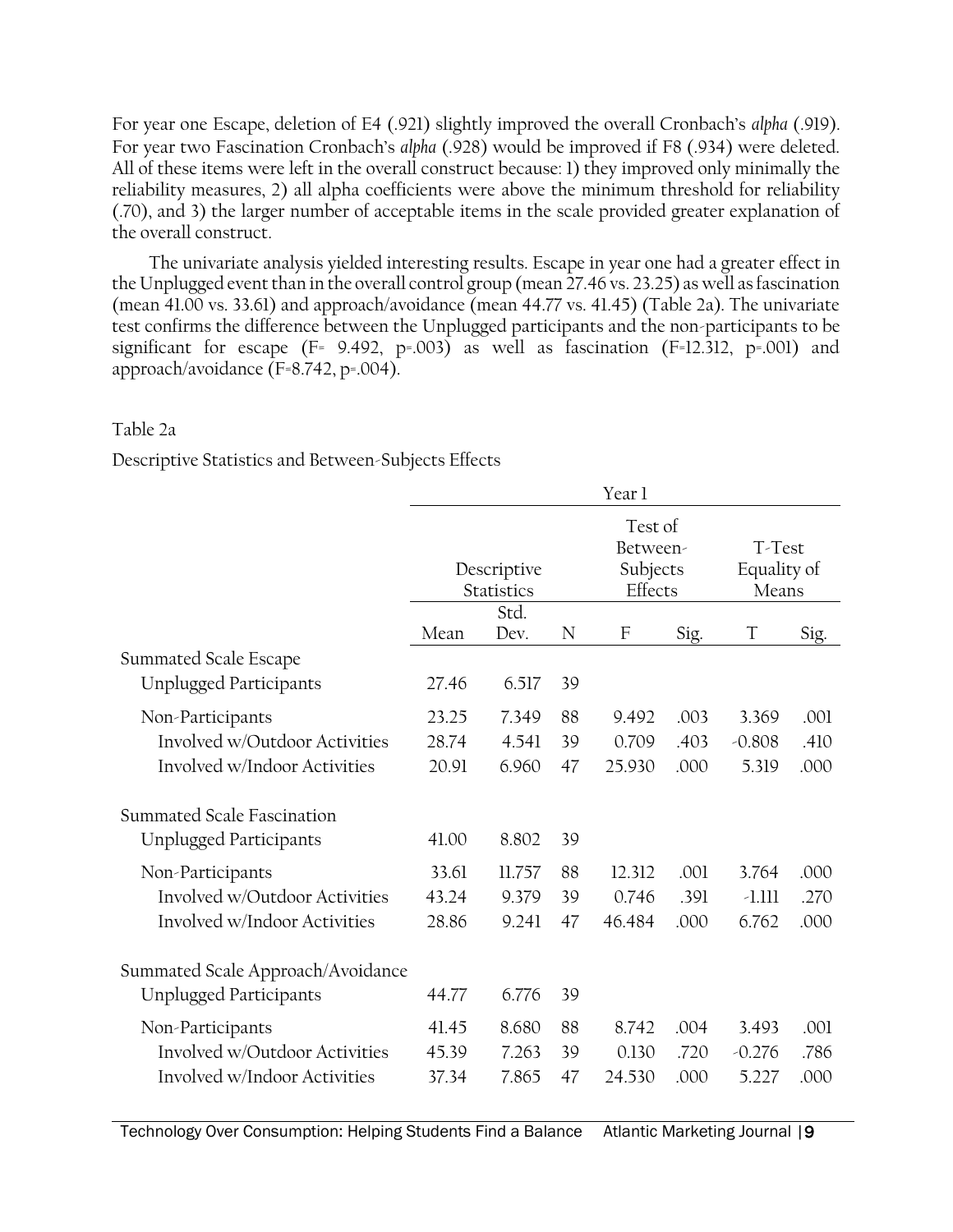There were similar results for year two. Escape in year two had a greater effect in the Unplugged event than in the control group (mean 29.78 vs. 23.94). The same holds true for as well as fascination (mean 44.66 vs. 37.06) and approach/avoidance (mean 47.78 vs. 40.53) (Table 2b). We also found a strong, significant difference between the Unplugged participants and the nonparticipants for escape  $(F= 43.934, p=.000)$ , fascination  $(F=33.462, p=.000)$ , and approach/avoidance (F=37.796, p=.000).

In splitting the control group between those that performed outside activities and inside activities, results were mixed. In the year one group, there was no significant difference between the unplugged participants and the control group involved in outdoor activities for escape (F= .709, p=.403), fascination (F= .746, p=.391), and approach/avoidance (F= .130, p=.720). There was

#### Table 2b

Descriptive Statistics and Between-Subjects Effects

|                                        | Year <sub>2</sub>      |        |     |                                            |      |                                |      |
|----------------------------------------|------------------------|--------|-----|--------------------------------------------|------|--------------------------------|------|
|                                        | Descriptive Statistics |        |     | Test of<br>Between-<br>Subjects<br>Effects |      | T-Test<br>Equality of<br>Means |      |
|                                        |                        | Std.   |     |                                            |      |                                |      |
| Summated Scale Escape                  | Mean                   | Dev    | N   | $\mathbf{F}$                               | Sig. | T                              | Sig. |
| <b>Unplugged Participants</b>          | 29.78                  | 4.19   | 105 |                                            |      |                                |      |
| Non-Participants<br>Involved w/Outdoor | 23.94                  | 7.795  | 89  | 43.934                                     | .000 | 6.327                          | .000 |
| Activities                             | 26.34                  | 6.957  | 38  | 12.864                                     | .000 | 2.793                          | .007 |
| Involved w/Indoor Activities           | 21.32                  | 8.894  | 26  | 50.746                                     | .000 | 4.854                          | .000 |
| Summated Scale Fascination             |                        |        |     |                                            |      |                                |      |
| <b>Unplugged Participants</b>          | 44.66                  | 7.529  | 105 |                                            |      |                                |      |
| Non-Participants<br>Involved w/Outdoor | 37.06                  | 10.669 | 89  | 33.462                                     | .000 | 5.901                          | .000 |
| Activities                             | 40.11                  | 12.214 | 38  | 7.141                                      | .008 | 2.088                          | .042 |
| Involved w/Indoor Activities           | 33.65                  | 9.74   | 26  | 39.369                                     | .000 | 5.944                          | .000 |
| Summated Scale Approach/Avoidance      |                        |        |     |                                            |      |                                |      |
| <b>Unplugged Participants</b>          | 47.78                  | 6.762  | 105 |                                            |      |                                |      |
| Non-Participants<br>Involved w/Outdoor | 40.53                  | 9.604  | 89  | 37.796                                     | .000 | 6.417                          | .000 |
| Activities                             | 44.67                  | 8.966  | 39  | 5.356                                      | .022 | 2.140                          | .037 |
| Involved w/Indoor Activities           | 38.35                  | 9.679  | 26  | 33.715                                     | .000 | 5.042                          | .000 |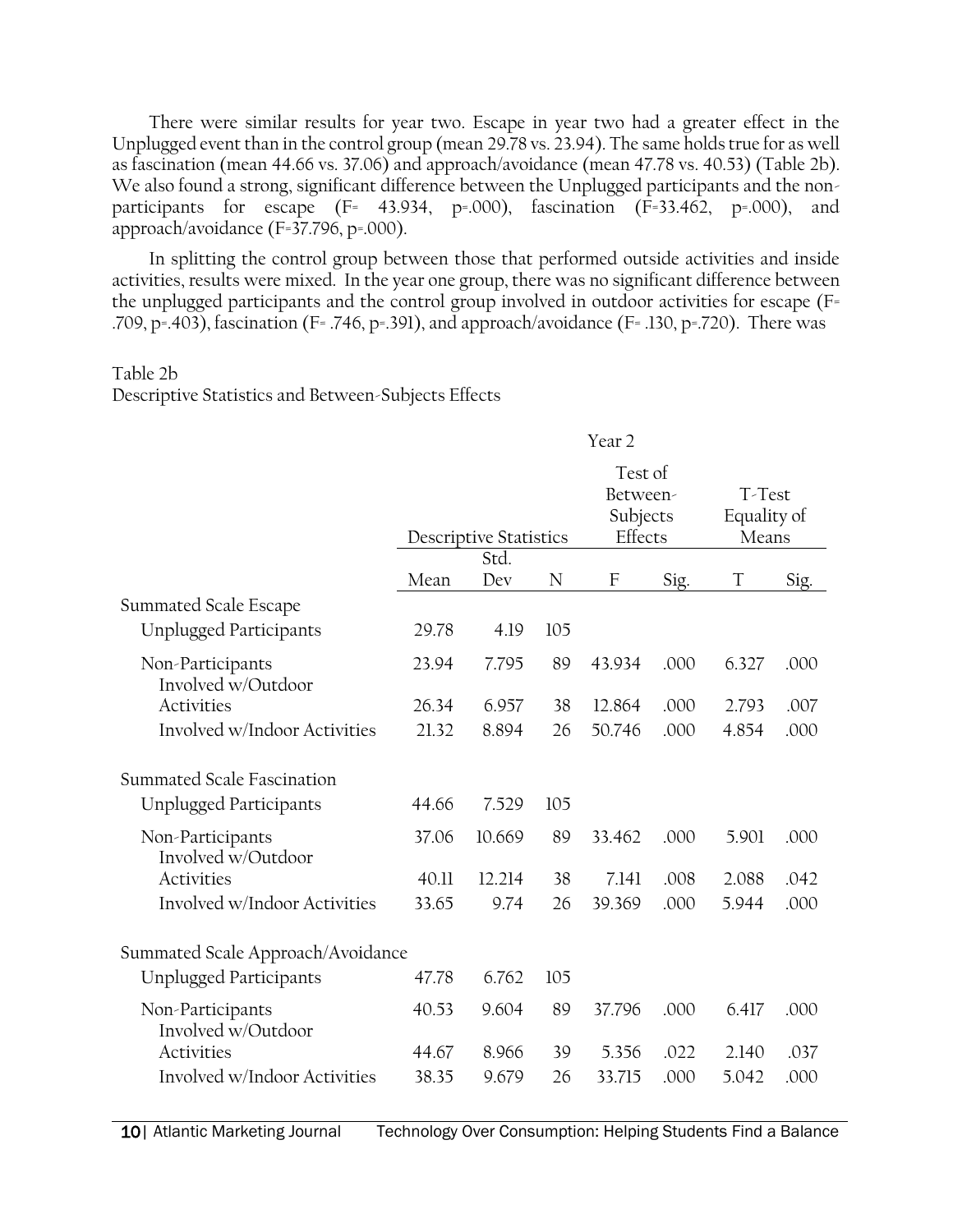however a significant effect for the control group for inside activities for escape (mean 27.46 vs 20.91, F= 25.930, p=.000), fascination (mean 41.00 vs 28.86, F= 46.484, p=.000), and approach/avoidance (mean 44.77 vs 37.34, F= 24.530, p=.000).

There was also a significant difference between the control group and those engaged in outside activities versus those pursuing inside activities, in escape (mean 28.74 vs 20.91, F= 37.101, p=.000), fascination (mean 43.24 vs 28.86, F= 51.292, p=.000), and approach/avoidance (mean 45.39 vs 37.34, F= 23.608, p=.000).

In the year two study however unplugged participants had higher levels of fascination, escape and positive valence for the total non-participant group, the outside activity control group, and the inside activity group. Escape was higher in the unplugged group compared to the total non-participant group (mean 29.78 vs 23.94, F= 43.934, p=.000), the control group engaged in outside activities (mean 29.78 vs 26.34, F= 12.864, p=.000) and the control group engaged in inside activities (mean 29.78 vs 21.32, F= 50.746, p=.000).

Fascination was also higher in the unplugged group relative to the non-participant group (mean 44.66 vs 37.06, F= 33.462, p=.000), those in the control group engaged in outside activities (mean 44.66 vs 40.11, F= 7.141, p=.008) as well as inside activities (mean 44.66 vs 33.65, F= 39.369, p=.000).

Similarly, approach/avoidance was higher among the unplugged participants versus the control group (mean 47.78 vs 40.53, F= 37.796, p=.000), the control group engaged in outside activities (mean 47.78 vs 44.67, F= 5.356, p=.022) and control group engaged in inside activities (mean 47.78 vs 38.35, F= 33.715, p=.000). In the test between the inside/outside control group, participants in outside activities had higher and statistically significant scores for escape (mean 26.34 vs 21.32, F= 6.438, p=.014), fascination (mean 40.11 vs 33.65, F= 5.048, p=.028) and approach/avoidance (mean 44.67 vs 38.35, F= 6.811, p=.011) than those engaged in inside activities.

### Procedure Study 2

To test the students in multitasking and unplugged situations, two possible environments were considered. First, a regular classroom with a seating capacity of 30 students was used. Second, an indoor "natural" facility was used as a representation of an outdoor setting, and as an attempt to recreate the fascinating experience. This room is a student lounge area some 120 feet x 80 feet x 50 feet with windows from ceiling to floor facing outside. In this room, there are planted trees and other living green plants. Against the inside wall are several two-foot waterfalls providing both visual and audio stimulations. Both of these environments were tested in multitasking and unplugged situations, giving a 2 x 2 frame of multitasking/classroom, unplugged/classroom, multitasking/natural setting, unplugged/natural setting. 118 students participated in the study.

The study was begun using the following script: *The test is very simple. When the test is activated you will see an animated "finger" point to the blocks in a series. Your purpose is to repeat the series using your own finger on the touchpad. When you touch the block, the block will change a color. Wait until you see the block change color, then move to the next block in sequence. As you are successful, the sequence and number of blocks to repeat will change. Your job then will be to continue repeating the series until you are told to stop. Once you stop, please raise your hand and give the iPad to the instructor. The instructor will make a quick record, then hand it to the next person.*

Technology Over Consumption: Helping Students Find a Balance Atlantic Marketing Journal | 11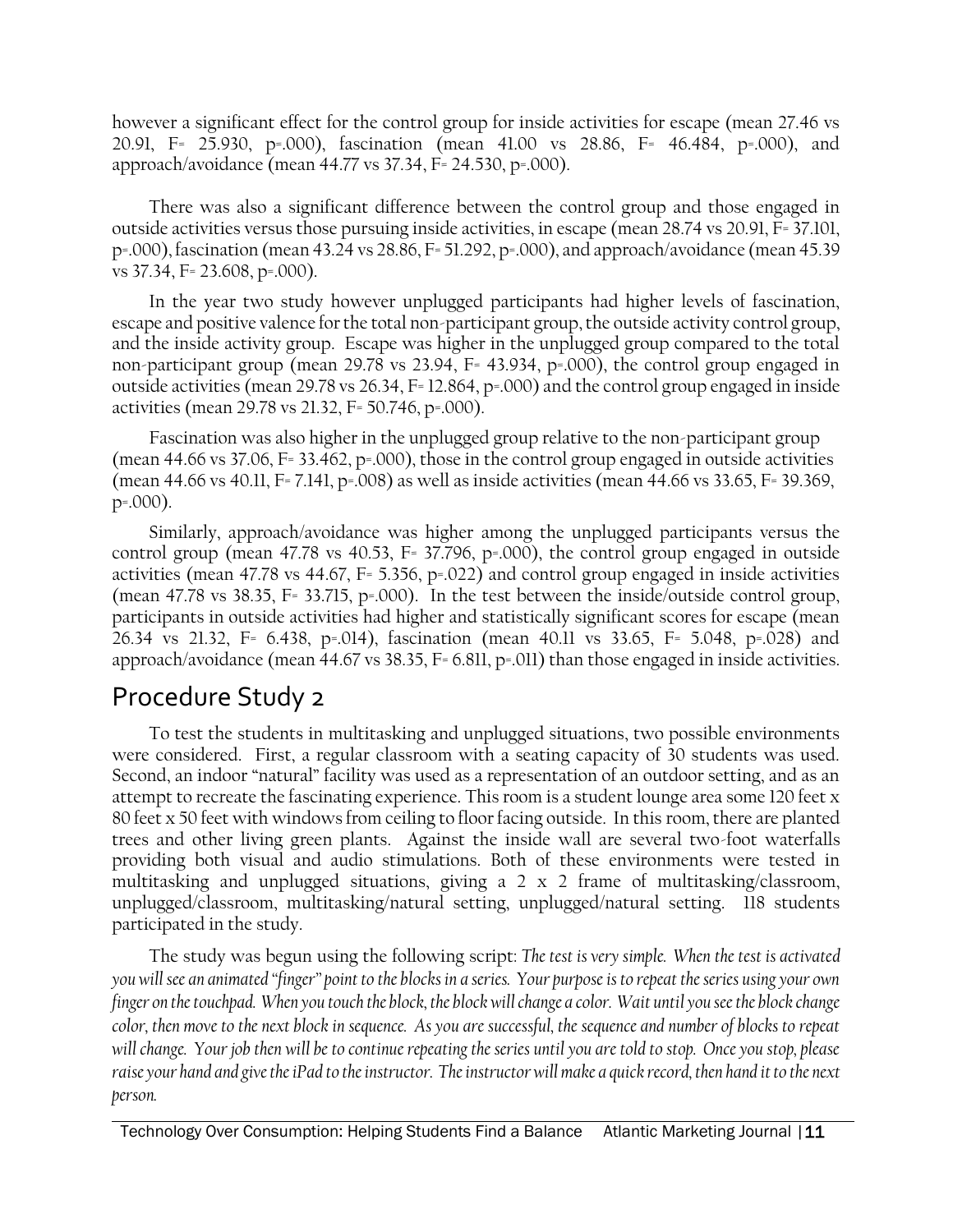For the students in the unplugged group, we asked that they refrain from using any electronic devices. For the multitasking group, they were encouraged to use their smart phones or computers. For both groups, discussion between classmates while waiting to take the test was allowed. Three 10-inch iPads running a software version of the Corsi block test was given to the students to complete the test individually and independently. When finished, the results were emailed to the moderator, the test was cleared, and given to the next person and the process was repeated until everyone in each group completed the test. Univariate analysis was performed comparing those students in unplugged versus multitasking settings.

#### Operationalization of cognitive processing capacity

The Corsi Block-Span Tapping test (Corsi, 1972) is a cognitive test that has been used by cognitive psychologists and clinical neuropsychologists to measure visuospatial and secondary memory. In the 40 years since its inception, the test has been considered one of the de-facto tests of spatial memory and the single most important test in nonverbal neuropsychological research (Pagulayan et al., 2006). In this test, subjects are presented with a series of nine 3mm blocks arranged in a "random" pattern (although the pattern is now standardized) on a 250 x 210-mm blackboard). The testers "tap" a series of blocks in sequence and the subjects are required to repeat the pattern. After a success, the pattern and number of blocks tapped increase. Scoring the blocks has undergone several modifications since 1972 (Berch et al., 1998). Kessels et al. (2000) has standardized normative scoring with the following: span is longest length of successful sequencing. Repeated failure to reproduce the sequence of length *n* is the correct order yields an estimate of *n* – 1 as the spatial memory span. Correct is the total number of trials minus the number of failures. Total score is the span times the number of trials. Berch et al. (1998) also noted that percent correct, span length and span limit are useful measures, while Fischer (2001) noted that average time is a useful measure of temporal performance, with the response time reflecting the extent of spatial working memory; slower time represents "topping out" the upper limits. The test has been standardized and can be given on iPads, with the scores emailed to the presenter/ researcher immediately after completion of the test.

## Results Study 2

In the unplugged versus multitasking group, there is a clear statistical advantage in students who took the test in the unplugged environment versus the multitasking one, supporting H1. Students not engaged in multitasking performed better in span (mean 6.24 vs 5.75, F= 5.108, p=.026), total correct (mean 9.32 vs 8.36, F= 7.123, p=.009), total score (mean 60.02 vs 50.31, F= 5.610, p=.008), and total trials (mean 12.37 vs 11.49, F= 4.486, p=.036). Elapsed time is also significantly higher (mean 155.829 vs 137.932, F= 4.340, p=.039) (See Tables 3a and 3b). If we divide elapsed time by total trials, we come up with seconds per trial. Seconds per trial is higher for the unplugged group versus the multitasking group (mean 12.427 vs 11.672, F= 4.4104, p=.045). If the seconds per trial were not significant, you could explain the elapsed time as the extra time required for completing the greater number of trials. A possible explanation for this is the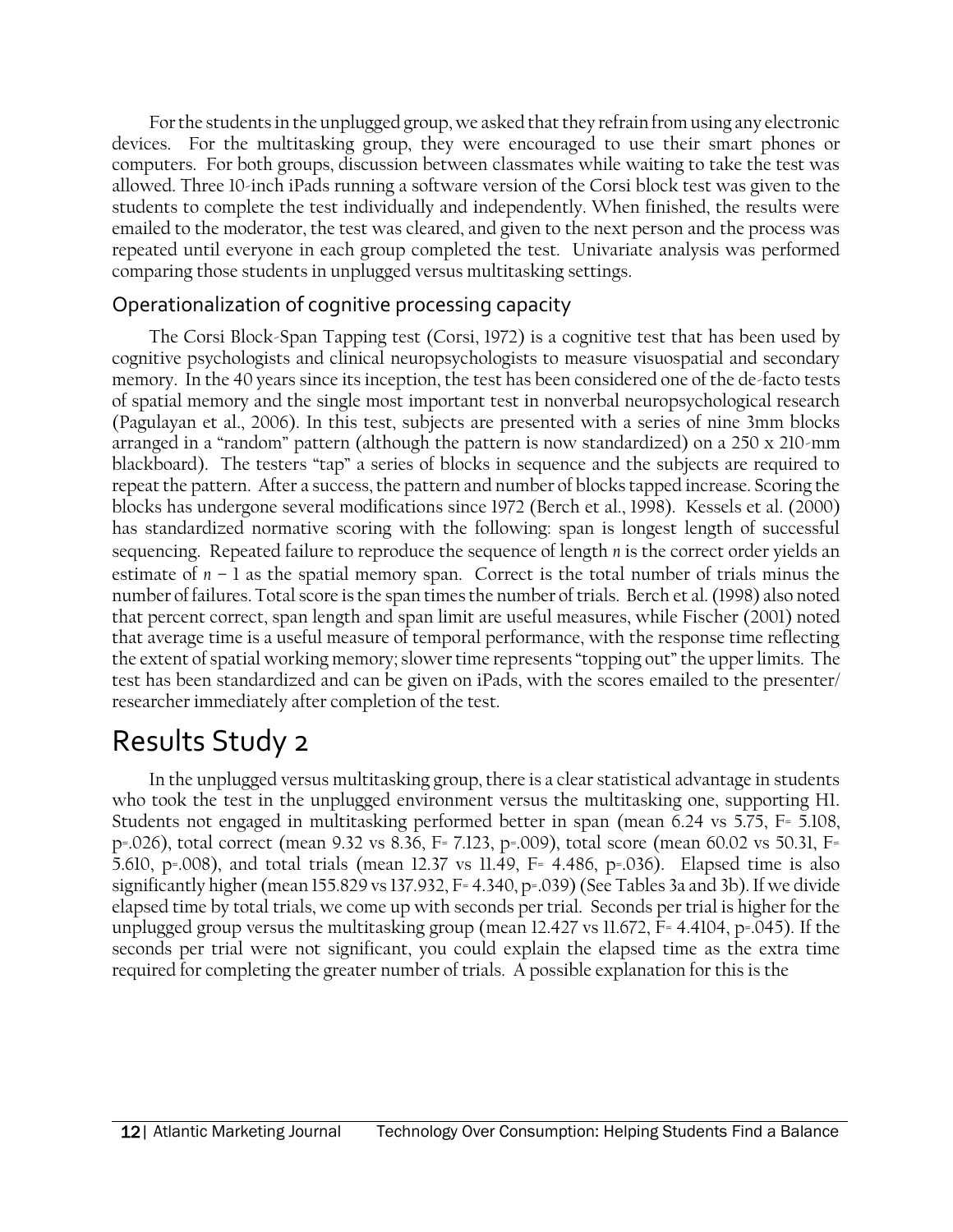higher number of trials in the unplugged group created a need for greater capacity; this stretched the capability for spatial memory demands and required the successive higher demands to take more time per trial. However, even under the greater load, cognitive functions were still superior in the unplugged group versus the multitasking group.

#### Table 3a

Descriptive Statistics and Between-Subjects Effects for Corsi Block Test: Classroom

|                           |                                                            | Classroom          |                               |          |                           |                                            |  |
|---------------------------|------------------------------------------------------------|--------------------|-------------------------------|----------|---------------------------|--------------------------------------------|--|
|                           |                                                            |                    | <b>Descriptive Statistics</b> |          |                           | Test of<br>Between-<br>Subjects<br>Effects |  |
|                           |                                                            | Mean               | Std. Dev.                     | N        | $\boldsymbol{\mathrm{F}}$ | Sig.                                       |  |
| Span                      | <b>Unplugged Participants</b><br>Multitasking Participants | 6.24<br>5.75       | 1.179<br>1.183                | 59<br>59 | 5.108                     | .026                                       |  |
| Correct                   | Unplugged Participants<br>Multitasking Participants        | 9.32<br>8.36       | 1.842<br>2.082                | 59<br>59 | 7.123                     | .009                                       |  |
| <b>Total Score</b>        | <b>Unplugged Participants</b><br>Multitasking Participants | 60.02<br>50.31     | 23.653<br>20.796              | 59<br>59 | 5.610                     | .020                                       |  |
| <b>Total Trials</b>       | <b>Unplugged Participants</b><br>Multitasking Participants | 12.37<br>11.49     | 2.149<br>2.366                | 59<br>59 | 4.486                     | .036                                       |  |
| Elapsed Time<br>(Seconds) | <b>Unplugged Participants</b><br>Multitasking Participants | 155.829<br>137.932 | 45.259<br>48.015              | 59<br>59 | 4.340                     | .039                                       |  |
| Seconds Per<br>Trial      | <b>Unplugged Participants</b><br>Multitasking Participants | 12.427<br>11.672   | 1.910<br>2.129                | 59<br>59 | 4.104                     | .045                                       |  |

In the classroom versus natural setting frame, we found a unique outcome. While multitasking in the classroom is greater for span, correct, total score and total trials, none of these were statistically significant. However, elapsed time (mean 136.023 vs 159.317, F= 7.513, p=.007) and seconds per trial (mean 11.396 vs 12.798, F= 15.431, p=.000) are significantly lower in the natural setting versus the classroom.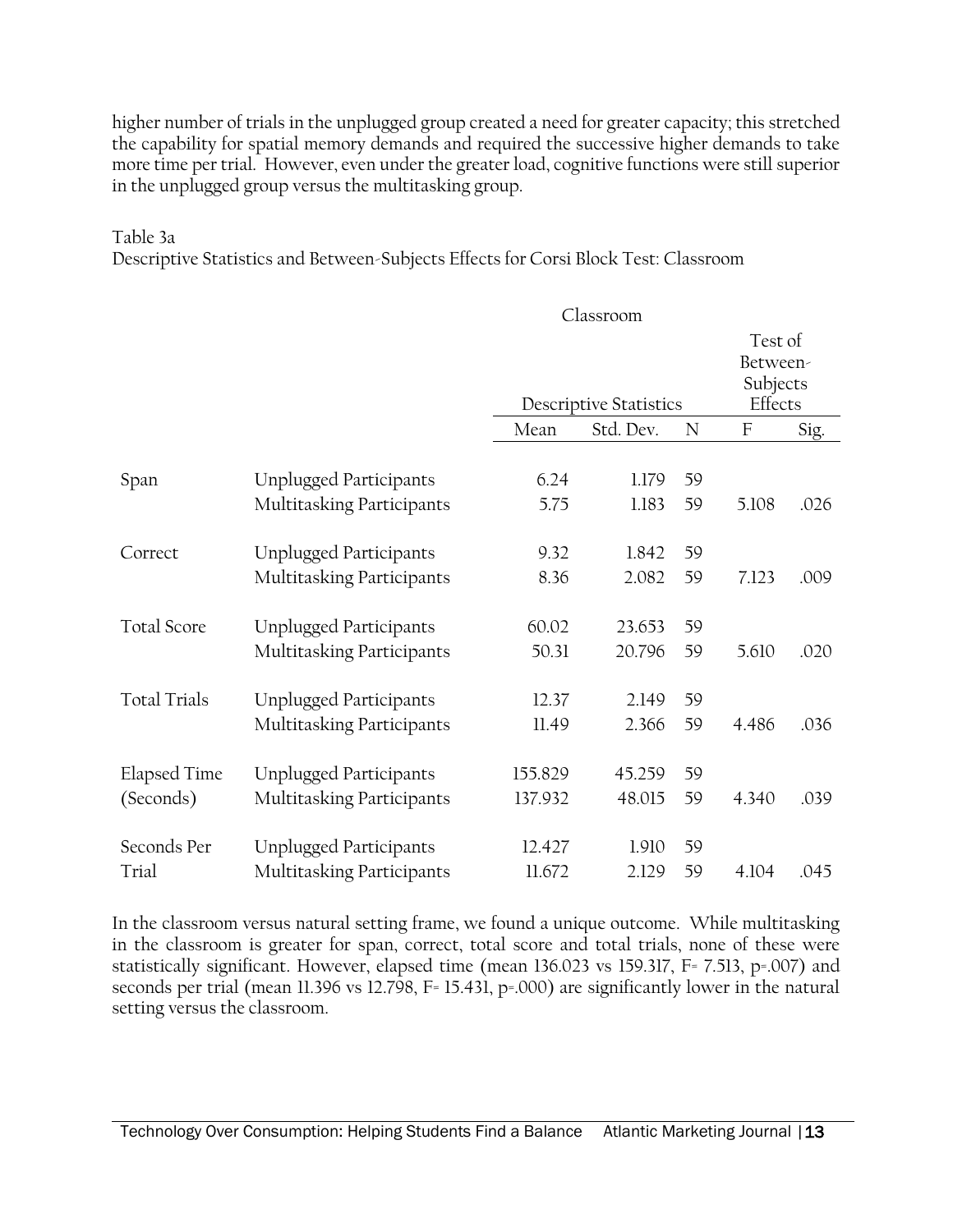Table 3b Descriptive Statistics and Between-Subjects Effects for Corsi Block Test: Natural Setting

|                     |                               | ပ       |                                           |    | Test of<br>Between-<br>Subjects |      |
|---------------------|-------------------------------|---------|-------------------------------------------|----|---------------------------------|------|
|                     |                               | Mean    | <b>Descriptive Statistics</b><br>Std. Dev |    | Effects<br>$\mathbf{F}$         |      |
|                     |                               |         |                                           | N  |                                 | Sig. |
| Span                | <b>Unplugged Participants</b> | 5.84    | 1.221                                     | 63 |                                 |      |
|                     | Multitasking Participants     | 6.16    | 1.167                                     | 55 | 2.133                           | .147 |
| Correct             | <b>Unplugged Participants</b> | 8.57    | 2.248                                     | 63 |                                 |      |
|                     | Multitasking Participants     | 9.15    | 1.682                                     | 55 | 2.407                           | .124 |
| <b>Total Score</b>  | <b>Unplugged Participants</b> | 52.59   | 23.190                                    | 63 |                                 |      |
|                     | Multitasking Participants     | 58.11   | 21.976                                    | 55 | 1.748                           | .189 |
| <b>Total Trials</b> | <b>Unplugged Participants</b> | 11.65   | 2.370                                     | 63 |                                 |      |
|                     | Multitasking Participants     | 12.25   | 2.295                                     | 55 | 2.053                           | .155 |
| Elapsed             |                               |         |                                           |    |                                 |      |
| Time                | <b>Unplugged Participants</b> | 136.023 | 45.431                                    | 63 |                                 |      |
| (Seconds)           | Multitasking Participants     | 159.317 | 46.758                                    | 55 | 7.513                           | .007 |
| Seconds Per         | <b>Unplugged Participants</b> | 11.396  | 45.431                                    | 63 |                                 |      |
| Trial               | Multitasking Participants     | 12.798  | 46.758                                    | 55 | 15.431                          | .000 |

Natural Setting

These results partially support H2. This could be explained in several ways. First, one could consider the classroom as a place of stress for students and there could be a natural recoiling in performing anything in this setting. In addition, the natural setting could possibly create the restorative setting sufficient to reduce stress and lessen fatigue, creating a greater opening in capacity to perform the test. In either respect, in terms of efficiency it you could state that students performed the Corsi block test better in the natural setting versus the classroom.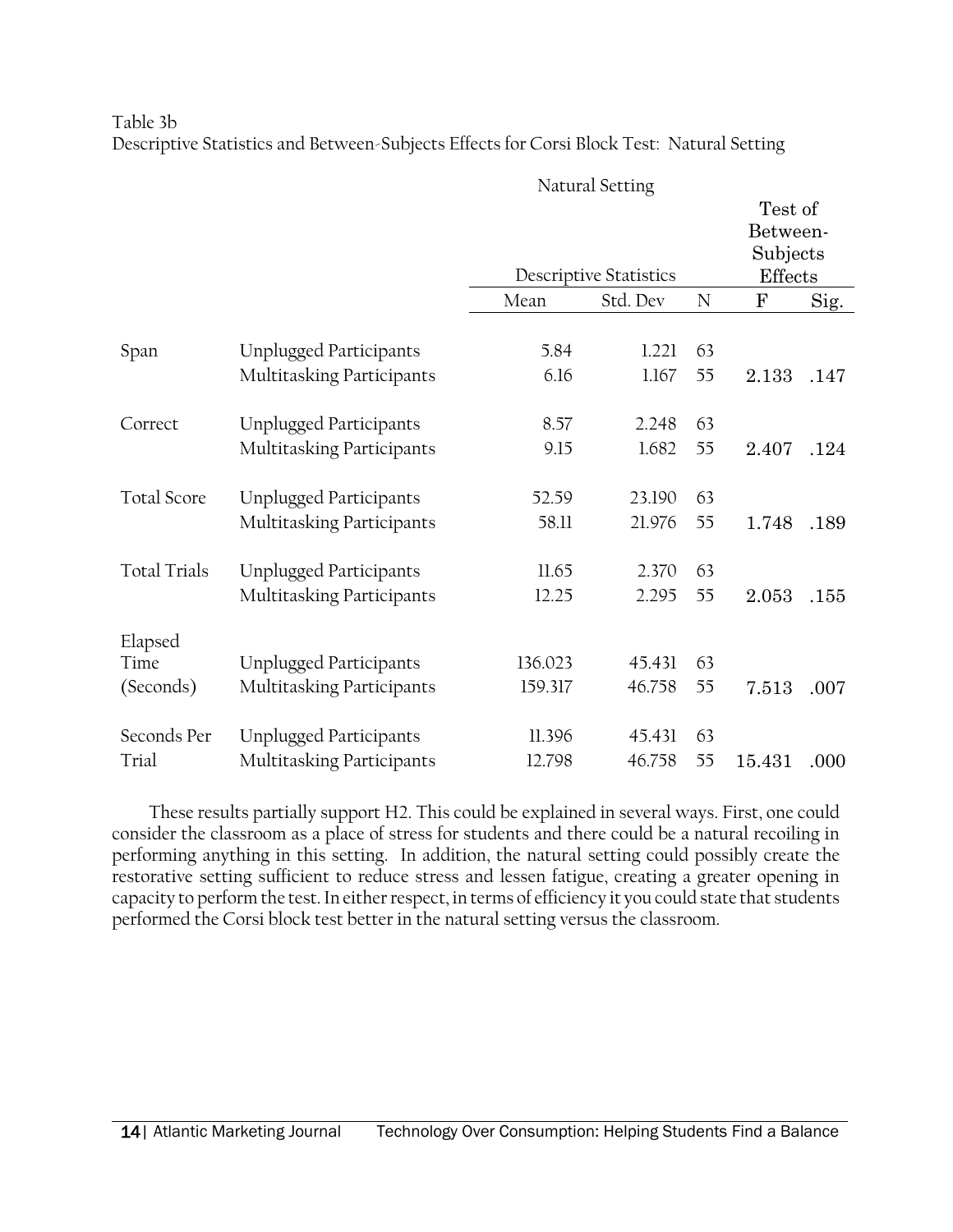## Discussion

### Discussion of Study 1

The results of Study 1 are mixed. While overall the unplugged event had greater levels of escape, fascination and approach/avoidance, when we broke down the activities in the control group we found no significant difference between the control and the unplugged group in Year One. However, the second year group showed a significant difference between the unplugged group, the control-inside group, and the control-outside activity group. Discussion of these results could include that the second year of measurement was performed with the experience of having run an unplugged event and having a greater competence in collecting the data. Another possible explanation is that in the first year, there were only 39 students that participated while in year two there were 105 students. While the relationship between the unplugged group and the outside/control group there is still a significant difference in those engaged in inside activities in the control group and the outside control group.

Study 1 also found that removing oneself from their normal environment and engaging in activities in natural surroundings created higher levels of escape and fascination, two major components in restorative experiences, than engaging in regular off-hour activities in regular locations. Unplugging students from their normal experiences promotes recovery, restoration, and the learning experience by relieving them from the fatigue of both the classroom and the participation in multitasking activities.

## Discussion of Study 2

As of this writing, this is the first study that has used a cognitive memory test with the aim to understand the functioning capacity of students during unplugged and multitasking situations. Based upon the test, multitasking creates a cognitive "load" that translates into lower cognitive scoring, with spatial and secondary memory functions inhibited. This may further help explain the lower test scores that occur after a multitasking process.

This research calls into question the value of multitasking work in the normal classroom experience. Giedd (2012) notes that technology is not a problem; however, the habits formed around usage and consumption of technology can become problematic. Previous research provides ample evidence that students who are "plugged in" all the time are not necessarily achieving the optimum from their classroom experience. As college-level educators, we believe that it is our duty to help students develop healthy lifestyle habits.

Discussion turns towards limiting technology that is not necessary for learning (Sana et al. 2013) or discussing with students at the start of a course the possible consequences of using a laptop in class and their impact on grades (Gasser and Palfrey, 2009) is vital. Faculties routinely include a clause in syllabi about academic integrity and other assorted policies. The authors of this study believe that as educators, we have an obligation to our students to confer both the positive and negative effects of technology consumption, just as we ask students to get an honest education. We recognize students with disabilities may not be able to obtain an education without the assistance of computer devices.

Given there is no movement to remove multitasking devices from the classroom experience, educators will have to adjust and consider how they further educate students on his issue and they can help manage student stress and fatigue.

Technology Over Consumption: Helping Students Find a Balance Atlantic Marketing Journal | 15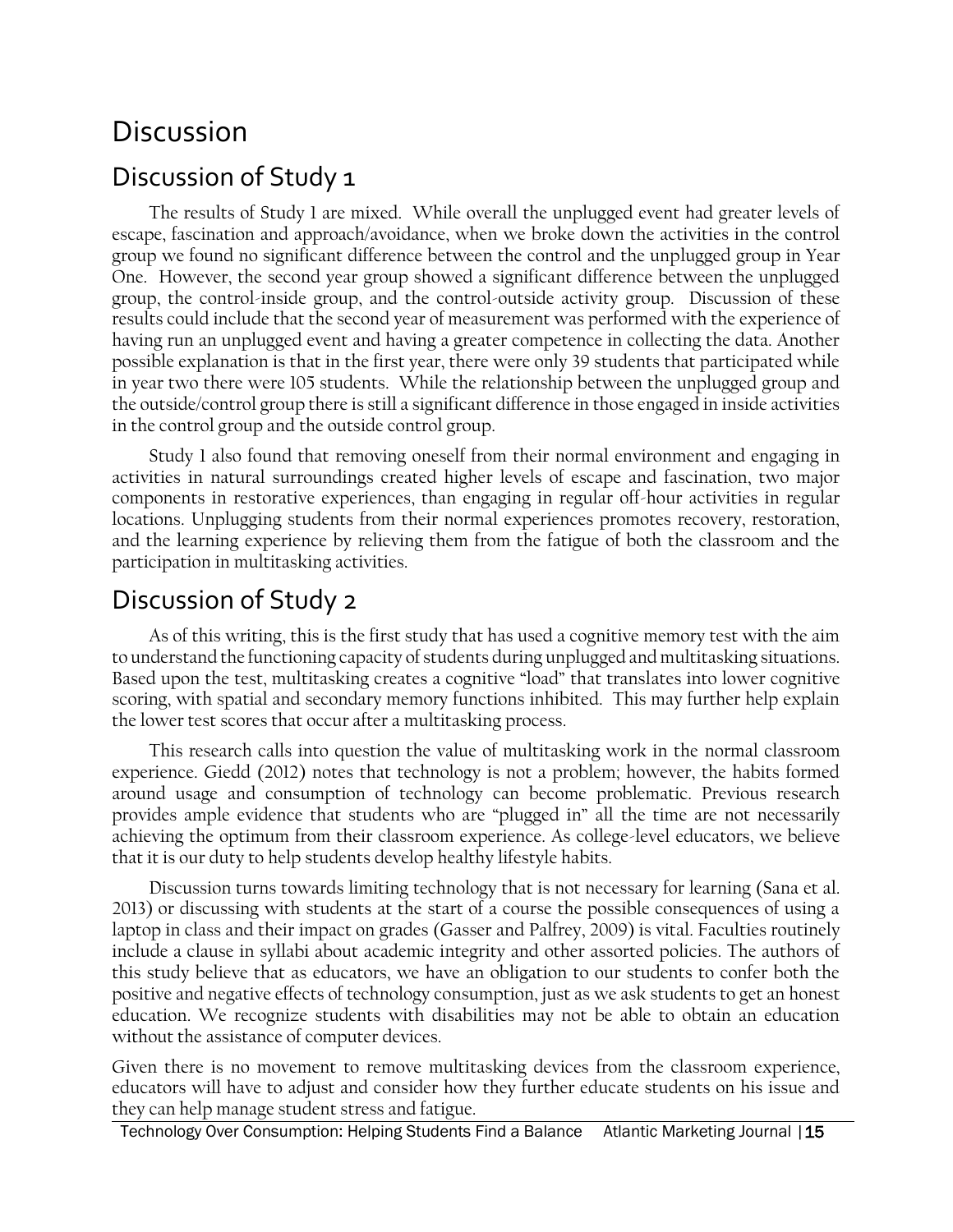## General Discussion and Conclusion

Marketing educators should be cognizant of promoting student behavior that restores their cognitive balance by providing assignments that limit "plugged in" experiences. Role-modeling activities in the classroom that draw students away from multitasking activities and provide enriching experiences should be considered. Educators should schedule "unplugging" events that engage students in social activities away from the connectedness of technology and that also involve natural surroundings. Evans and McCoy (1998) report we spend 90% of our lives within buildings, and since the industrial age, we have been losing our contact with nature (Mayer and Frantz, 2004).

The ramifications of our 'disconnect' from nature are particularly sobering in the area of education and cognitive development. Technology and new media are changing social relationships, communication, education, and the very nature of who we are (Rainie and Wellman, 2012; Moeller et al., 2012). Psychologist Sherry Turkle argues that 'the little devices most of us carry around are so powerful that they change not only what we do, but also who we are' (Turkle, 2012:p.SR1). Similarly, Granitz and Pitt (2011) note that rather than academic disciplines shaping the tools we use, it is the tools that are molding academic disciplines. Put in another context, the tools are shaping the way we teach and learn.

The inner drive to relate to other human beings or things is also evolving with the tools evolving the way we interact and relate. Staying 'plugged in' is one way to satisfy the human impulse to connect (i.e. connected to family, friends, and social networks). Assigning time for unplugged activities, on the other hand, can enable college students to connect to other people or things outside their virtual environment (e.g. classmates, community events, organizations, or nature) and could potentially serve as a win-win strategy. Such unplugged but connecting activities can allow students to both meet their inner impulse to relate to others, as well as to refocus their attention away from technology and onto activities that promote cognitive restoration and learning.

The challenge for marketing educators lies in finding a balance between learning technologies and traditional techniques of classroom instruction. Use of technology for instruction and learning is now a routine practice in marketing education, but preferences for use of such technology vary across the disciplines and between students and instructors (Nulden, 1999; Buzzard et al., 2011; Hunt et al., 2004). Only 30% of students believed that learning technologies were effective teaching tools, compared to 55% of instructors (Buzzard et al., 2011). This suggests some room for marketing unplugged or other traditional learning techniques both in and outside the classroom that would align with student expectations and beliefs. Online education (e.g. online courses, hybrid courses, web-journals) is an increasing trend in higher education and more research and attention needs to be directed toward the potential of traditional or unplugged learning activities within online platforms of higher education.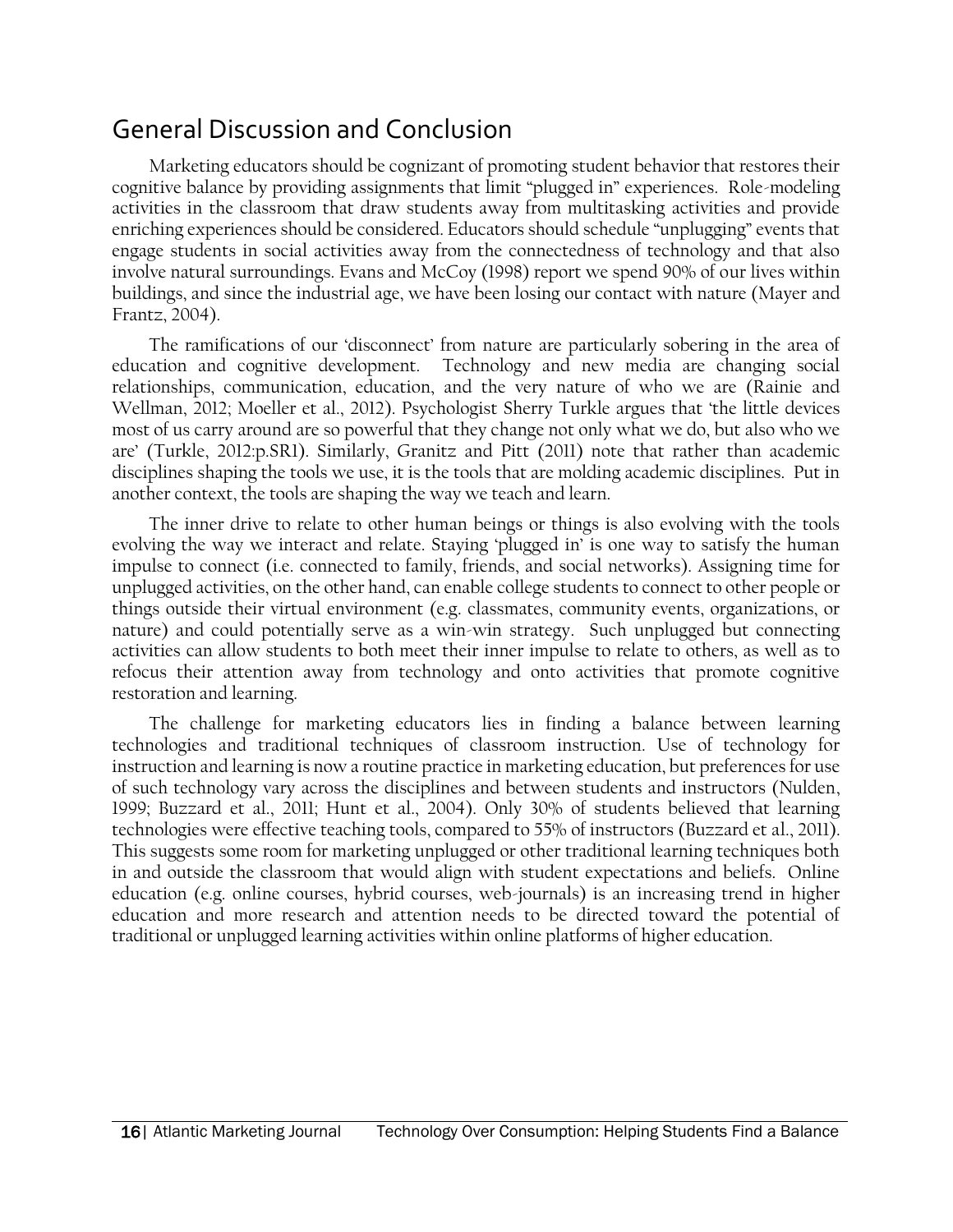The challenge for our students is to find a balance, not necessarily with technology, but within them. This can occur in the classroom by unplugging ourselves and engaging in genuine conversation with our students. We should discuss the positive aspects of unplugging and encourage activities in natural environments that promote escape and fascination. If students experience the restoration of cognitive balance and relief from stress, they may engage in approach/avoidance behaviors, returning and receiving the benefits of an unplugged experience. As instructors, we exert a considerable influence on our students. We have the opportunity to provide them with a way to reduce the stress and anxiety so often seen.

Finally, considering the context in that modern academia is living on a rift line between the value of a university experience and an online one, perhaps we can provide ourselves with the most powerful advantage over the growing cry towards massive online courses; the ability to control the learning environment and maximize our student's potential. While the student online learns within their environment of smartphones, social media and Skype phone calls ever ready to break their mental stride, as marketing educators we can prepare them with the right material at the right time, without the background noise of the outside world creeping in. In the fight between the tools shaping how we teach, perhaps it is time for us as educators to grab the reins once again and have the teaching shape the tools.

### Limitations

This study incorporated two *Unplugged* event days, at a single campus during two years. In terms of study 1, although the events were scheduled during similar times during the year (late April), the weather over the two years was quite different. The first year the weather was overcast and around 55 degrees warm which may have affected the total number of students participating in the event. The second year it was sunny and about ten degrees warmer which made an outdoor event much more attractive. Study 1 was not duplicated in the classroom (or an indoor environment) to provide a control for the classroom experience. In addition, while restorative experiences promote restoration, actual figures on how much cognitive restoration were not tested. The Corsi Block Tapping test in Study 2 was performed with a total of 118 students in four difference scenarios, with the smallest block being 22 students. A study with a larger sample size could seek to replicate the results stated here.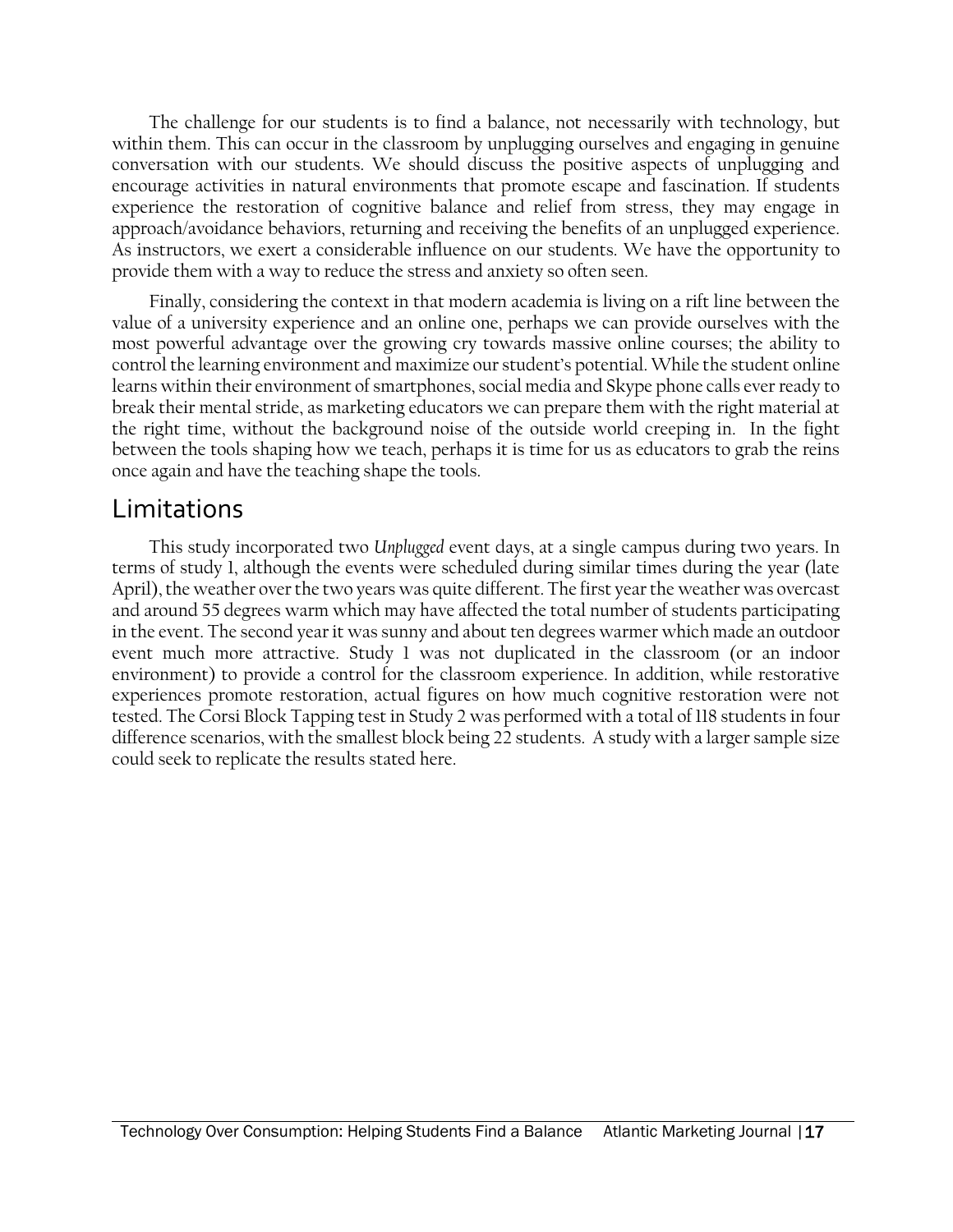# Appendix

**Restorative Scale (adapted from Hartig et al. 1997)**

*Escape*

Being there was an escape experience.

Spending time here gives me a break from my day to day routine.

It was a place to get away from it all.

Being here helps me to stop thinking about the things that I must get done.

Being there helped me to get relief from unwanted demands on my attention.

*Fascination*

The place had fascinating qualities.

My attention was drawn to many interesting things.

I wanted to get to know that place better.

There was much to explore and discover there.

I wanted to spend more time looking at the surroundings.

The place was boring.

The setting was fascinating.

There was nothing worth looking at there.

### **Approach/ avoidance scale (adapted from Donovan and Rossiter 1982)**

I would enjoy to come to this place again.

I would like to spend time browsing in this place.

I would avoid returning to this place.

In this place I would feel friendly and talkative to a stranger who happens to be near me.

I would avoid looking around or exploring this environment.

I like this environment.

In this place I would try to avoid other people, and avoid having to talk to them.

This is the sort of place where I would spend more time than I originally set out to spend.

**Note:** A previous version of this paper was presented and published in the Proceedings of the 2016 Atlantic Marketing Association Conference.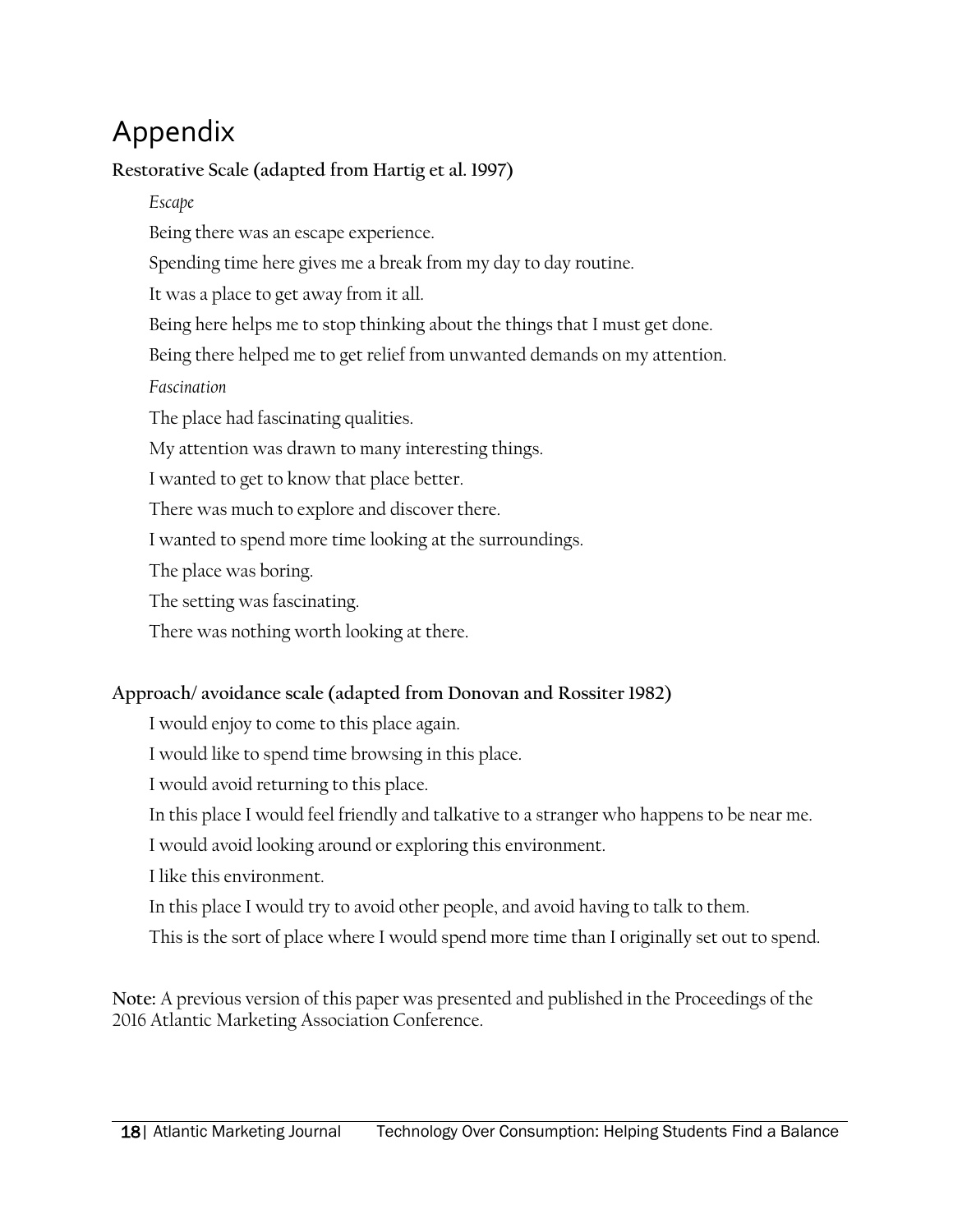# Acknowledgements

This research was partially funded by the Humanities Council and the Walker College of Business Dean's club grant at Appalachian State University. The authors are grateful to Associate Professor of Recreation Management Joy James and Associate Professor of Health Exercise Science Becki Battista at Appalachian State University who were essential for the project's initiation.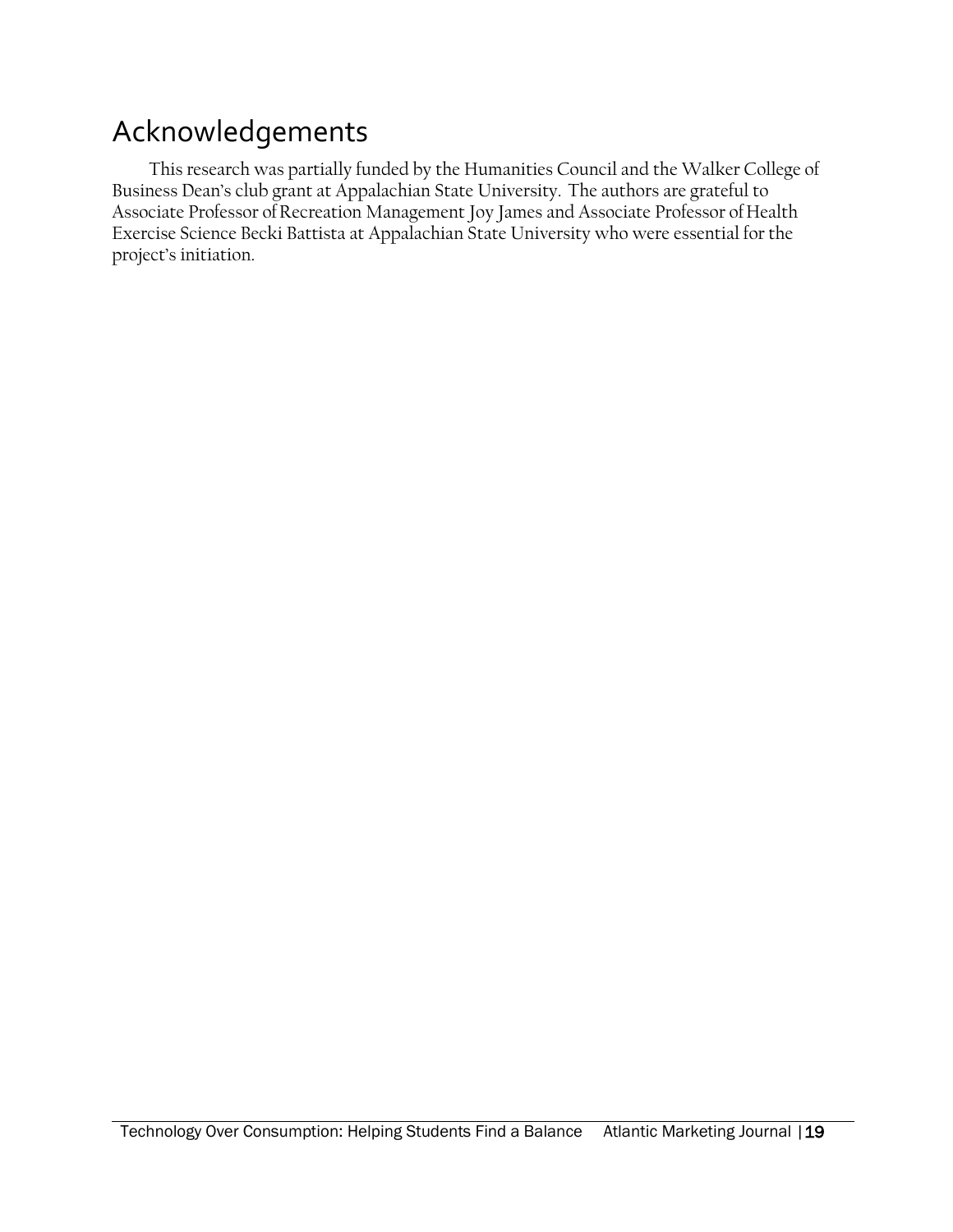# References

Adams, S., and Kisler, T. (2013) Sleep Quality as a mediator between technology-related sleep quality, depression, and anxiety. *Cyberpsychology, Behavior and Social Networking,* 16(1), 25-30.

Atwong, C. T., and Hugstad, P. S. (1997) Internet Technology and the Future of Marketing Education. *Journal of Marketing Education,* 19(Fall), 44-55.

Berch, D. B., Krikorian, R., and Huha, E. M. (1998) The Corsi Block-Tapping Task: Methodological and Teheoretical Considerations. *Brain and Cognition,* 38, 317-338.

Bowman, L. L., Levine, L. E., Wiate, B. M., and Gendron, M. (2010) Can students really mulittask? An experimental study of instant messaging while reading. *Computer and Education,*  54(4), pp. 927-931.

Burak, L. (2012) Multitasking in the University Classroom. *International Journal Scholarship of Teaching and Learning,* 6(2), 1-12.

Buzzard, C., Crittenden, V. L., Crittenden, W. F., and McCarty, P. (2011) The Use of Digital Technologies in the Classroom: A Teaching and Learning Perspective. *Journal of Marketing Education,* 33(2), 131-139.

Clayson, D. E., and Haley, D. A. (2012) An Introduction to Multitasking and Texting: Prevalence and Impact on Grades and GPA in Marketing Classes. *Journal of Marketing Education,* 35(1), 26-40.

Corsi, P. (1972) Human memory and the medial temporal region of the brain. *Dissertation Abstracts International,* 34(2).

De Young, R. (2010) Restoring Mental Vitality in and Endangered World; Reflections on the benefits of Walking. *EcoPsychology,* 2(1), 13-22.

Donovan, R., and Rossiter, J. (1982) Store atmosphere: an environmental psychology approach. *Journal of Retailing,* 58(1), 34-57.

Ellis, Y., Daniels, B., and Jauregui, A. (2010) The effect of multitaskign on the grade performance of business students. *Research in Higher Education,* Vol. 8, 1-10.

Evans, G. W., and McCoy, J. M. (1998) When buildings don't work: The role of architecture in human health. *Journal of Environmental Psychology,* 85-94.

Fisch, S. M. (2000) A capacity model of children's comprehension of educational content on television. *Media Psychology,* Vol. 2, 63-91.

Fischer, M. H. (2001). Probing Spatial Working Memory with the Corsi Blocks Task. *Brain and Cognition, 45*, 143-154.

Fried, C. B. (2008) In-class laptop use and its effects on student learning. *Computers and Education,*  50(3), 906-914.

Gasser, U., and Palfrey, J. (2009) Mastering multitasking. *Educational Leadership,* 66(6), 14-19.

Giedd, J. N. (2012) The Digital Revolution and Adolescent Brain Evolution. *Journal of Adolescent Health,* 51(2), 101-105.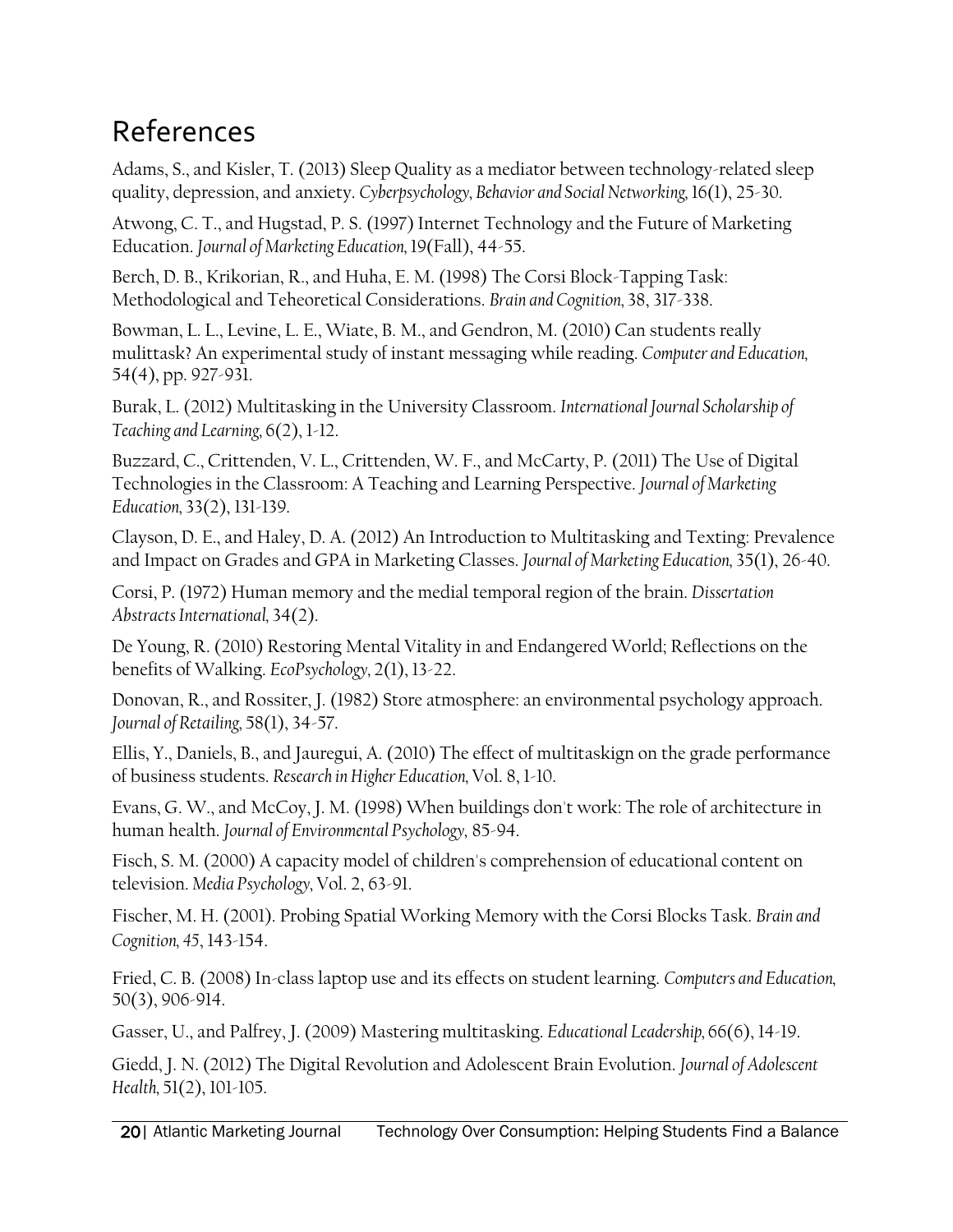Granitz, N., and Pitt, L. (2011) Teaching about marketing and teaching marketing with innovative technology: Introduction to the special edition. *Jounal of Marketing Education,* 33(2), 127- 130.

Hair, J. F., Black, W. C., Babin, B. J., and Anderson, R. E. (2010) *MultivariateData Analysis 7th Edition.* Upper Saddle River, NJ: Prentice Hall.

Hartig, T., Evans, G. W., Jammer, L. D., and Garling, T. (2003) Tracking Restoration in Natural and Urban Field Settings. *Journal of Environmental Psychology,* 23(2), 109-123.

Hartig, T., Kaiser, F. G., and Bowler, P. A. (1997) *Further development of a measure of percieved environmental restorativeness.* Gavle, Sweden, Uppsala University.

Hembrook, H., and Gay, G. (2003) The Lap and the Lecture: The Effects of Multitasking in Learning Environments. *Journal of Computing in Higher Education,* 15(1), 46-64.

Hirschman, E. C. (1983) Predictors of Self-Projection, Fantasy, Fulfillment, and Escapism. *Journal of Social Psychology,* 120(1), 63-76.

Hunt, L., Eagle, L., and Kitchen, P. J. (2004) Balancing Marketing Education and Information Technology: Matching Needs or Needing a Better Match?. *Journal of Marketing Education,* 26(1), 75- 88.

James, W. (1892/2001) *Psychology: The Briefer Course.* Hold, New York: Harper and Row.

Kaplan, M. D., Piskin, B., and Bol, B. (2010) Educational Blogging Integrating Technology Into Marketing Experience. *Journal of Marketing Education,* 32(1), 50-63.

Kaplan, R., and Kaplan, S. (1989) *The Experience of Nature: A Psychological Perspective.* New York: Cambridge University Press.

Kaplan, S. (1995) The restorative benefits of nature; toward an integrative framework. *Journal of Environmental Psychology,* 15(3), 169-182.

Kessels, R. P.,vanZandvoort, M. J., Postma, A., Kappelle, L. J., and deHaan E. H. (2000) The Corsi Block-Tapping Task: Standardization and Normative Data. *Applied Neuropsychology,* 7(4), 252-258.

Korpela, K., Hartig, T., Kaiser, F. G., and Fuhrer, U. (2001) Restorative Experience and Self-Regulation in Favorite Places. *Environment and Behavior,* 33(4), 572-589.

Lang, A. (2000) The limited capacity model of mediated message processing. *Journal of Communication,* 50(1), 56-70.

Lee, J., Lin, L., and Robertson, T. (2012) The impact of media multitasking on learning. *Learning, Media and Technology,* 37(1), 94-104.

Lenhart, A., Purcell, K., Smith, A., and Zickuhr, K. (2010) *Social Media and Mobile Internet Use Among Teens and Young Adults,* Washington, D.C.: Pew Internet and American Research Center.

Levine, A., and Dean, D. R. (2012) *Generation on a tightrope: A portrait of today's college student*, San Francisco: Jossey-Bass.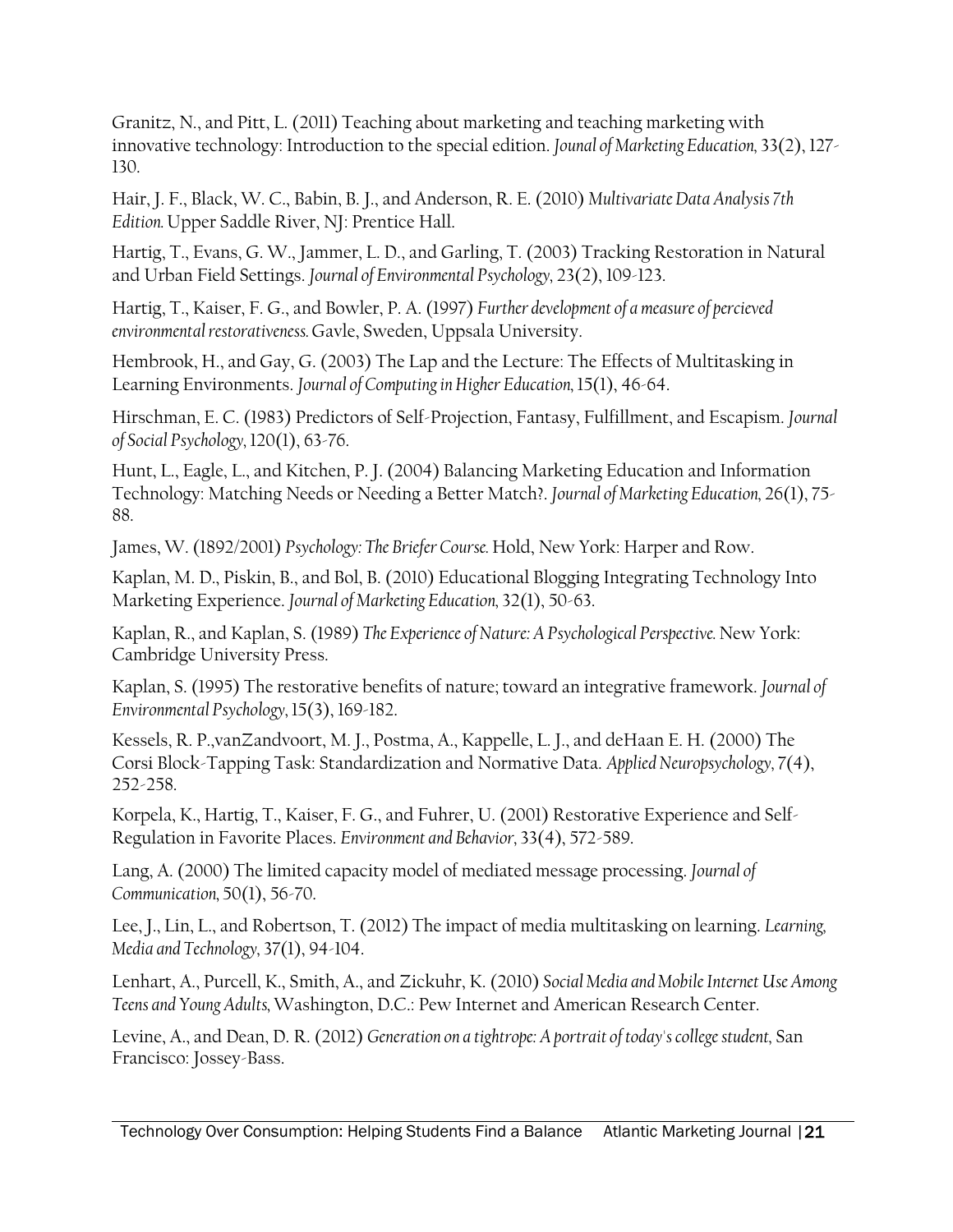Mark, G., Wang, Y., and Niiya, M. (2014) Stress and Multitasking in Everyday College Life: An Empirical of Online Activity. *Proceedings of the SIGCHI Conference on Human Factors in Computing Systems,* 41-50.

Marois, R., Shima, D., Larson, J. M., and Chun, M. M. (2005) Response-Specific sources of dealtask interference in human pre-motor cortex. *Psychological Research,* (November) 1-12.

Mayer, S. F., and Frantz, C. M. (2004) The connectedness to nature scale: A measure of individuals' feeling in community with nature. *Journal of Environmental Psychology,* 24, 503-515.

McCabe, D. B., and Meuter, M. L. (2011) A Student View of Technology in the Classroom: Does It Enhance the Seven Principles of Good Practice in Undergraduate Education?. *Journal of Marketing Education,* 33(2), 149-159.

Mehrabian, A., and Russell, J. A. (1974) *An approach to environmental psychology.* s.l.:The MIT Press.

Moeller, E., Powers, E., and Roberts, J. (2012) The World Unplugged and 24 Hours without Media: Media Literacy to Develop Self-Awareness Regarding Media. *Comunicar, Scientific Journal of Medical Education,* 20(39), 45-52.

Nulden, U. (1999) Thematic Modules in an Asynchronous Learning Network: A Scandinavian perspective on the design of introductory courses. *Group Decision and Negotiation,* 8(5), 391-408.

Pagulayan, K. F., Busch, R. M., Medina, K. L. , Bartok, J. A., and Krikorian, R. (2006) Developmental Normative Data for the Corsi Block-Tapping Test. *Journal of Clinical and Experimental Neuropsychology,* 28, 1043-1052.

Pashler, H. (2000) Task switching and multitask performance. In: *Control of the cognitive process: Attention and PerformanceXVIII.* Cambridge, MA: The MIT Press, 277-308.

Rainie, L., and Wellman, B. (2012) *Networked: The New Social Operating System.* Cambridge, MA: The MIT Press.

Rosenbaum, M. (2010) Restorative servicescapes; restoring directed attention in third places. *Journal of Service Management,* 20(2), 173-191.

Rossiter, J. R., and Donovan, R. J. (1982) Store Atmosphere: An Environmental Psychology Approach. *Journal of Retailing,* 58(1), 34-57.

Sana, F., Weston, T., and Cepeda, N. J. (2013) Laptop multitasking hinders classroom learning for both users and nearby peers. *Computers and Education*, 62 (March), 24-31.

Sheth, J. N., and Sisodia, R. S. (1999) Revisiting marketing's lawlike generalizations. *Journal of the Academy of Marketing Science,* 27(1), 71-87.

Shows, G. D. (2013) *Escapist environment, restorative experiences, and consumer self-regulation.* [Online] Available at: http://0-search.proquest.com.wncln.wncln.org/docview/1444657770

Turkle, S. (2012) *Flight From Conversation.* [Online] Available at: http://www.nytimes.com/2012/04/22/opinion/sunday/the-flight-fromconversation.html?pagewanted=all&\_r=1&

Veeck, A., and Hoger, B. (2014) Tools for Monitoring Social Media: A Marketing Research Project. *Marketing Education Review,* 24(1), 37-42.

22 | Atlantic Marketing Journal Technology Over Consumption: Helping Students Find a Balance